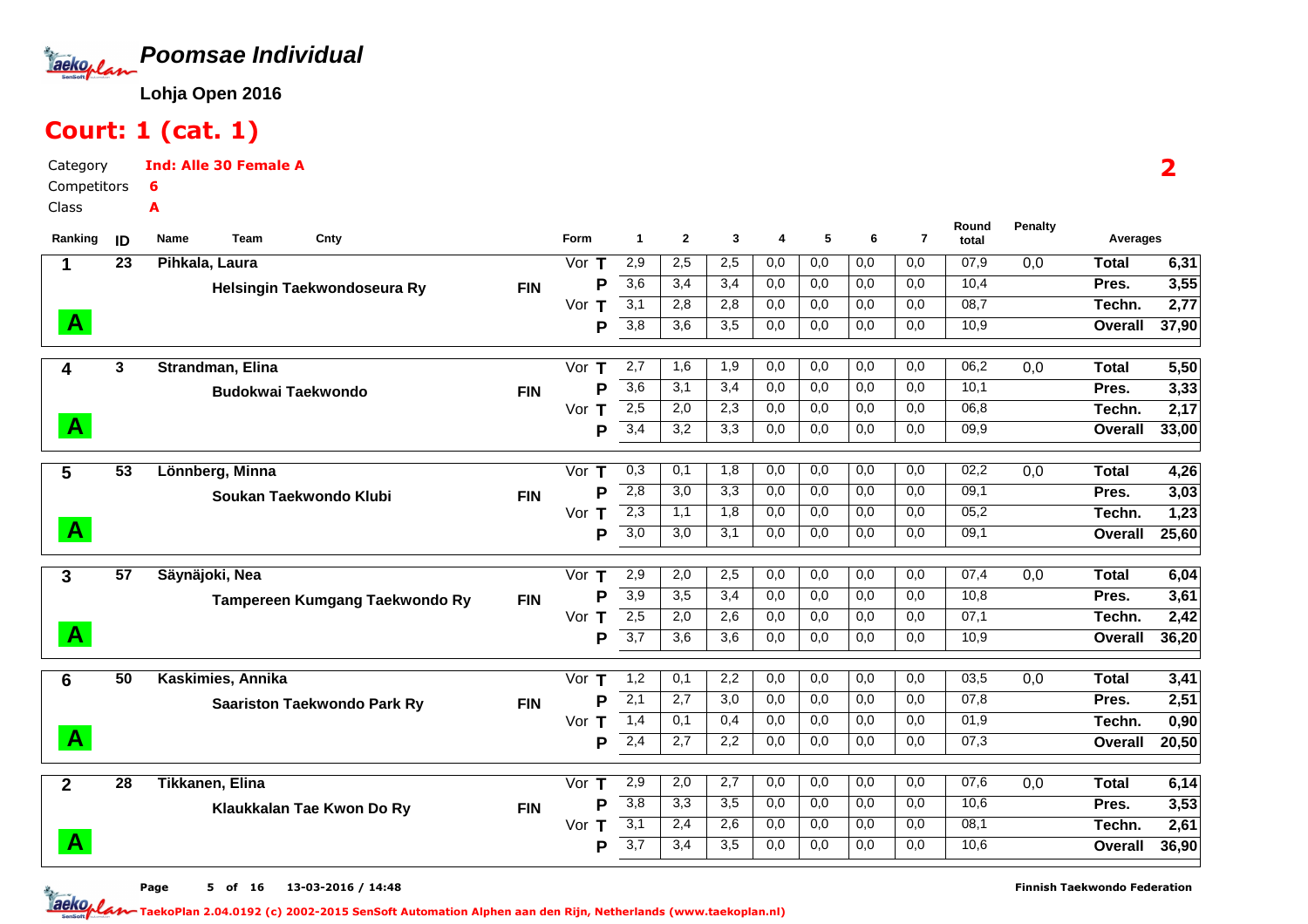

### Court: 1 (cat. 1)

Category CompetitorsClassInd: Alle 30 Female A6A

| 3,0<br>08,3<br>23<br>2,5<br>2,8<br>0,0<br>0,0<br>0,0<br>0,0<br>Pihkala, Laura<br>Vor<br>0,0<br>1<br>Т<br>3,7<br>3,6<br>3,5<br>0,0<br>10,8<br>P<br>0,0<br>0,0<br>0,0<br><b>FIN</b><br>Helsingin Taekwondoseura Ry<br>2,9<br>08,6<br>3,0<br>2,7<br>0,0<br>0,0<br>0,0<br>0,0<br>Vor<br>3,8<br>3,6<br>3,4<br>0,0<br>0,0<br>0,0<br>0,0<br>10,8<br>P<br>$\overline{57}$<br>Säynäjoki, Nea<br>2,9<br>0,0<br>0,0<br>0,0<br>08,1<br>0,0<br>Vor $T$<br>2,5<br>2,7<br>0,0<br>$\mathbf{2}$<br>$\overline{3,9}$<br>3,7<br>11,1<br>3,5<br>0,0<br>0,0<br>0,0<br>0,0<br>P<br><b>FIN</b><br>Tampereen Kumgang Taekwondo Ry | <b>Total</b><br>Pres.<br>Techn.<br>Overall<br><b>Total</b><br>Pres.<br>Techn.<br>Overall | 6,42<br>3,60<br>2,82<br>38,50<br>6,35<br>3,70 |
|-----------------------------------------------------------------------------------------------------------------------------------------------------------------------------------------------------------------------------------------------------------------------------------------------------------------------------------------------------------------------------------------------------------------------------------------------------------------------------------------------------------------------------------------------------------------------------------------------------------|------------------------------------------------------------------------------------------|-----------------------------------------------|
|                                                                                                                                                                                                                                                                                                                                                                                                                                                                                                                                                                                                           |                                                                                          |                                               |
|                                                                                                                                                                                                                                                                                                                                                                                                                                                                                                                                                                                                           |                                                                                          |                                               |
|                                                                                                                                                                                                                                                                                                                                                                                                                                                                                                                                                                                                           |                                                                                          |                                               |
|                                                                                                                                                                                                                                                                                                                                                                                                                                                                                                                                                                                                           |                                                                                          |                                               |
|                                                                                                                                                                                                                                                                                                                                                                                                                                                                                                                                                                                                           |                                                                                          |                                               |
|                                                                                                                                                                                                                                                                                                                                                                                                                                                                                                                                                                                                           |                                                                                          |                                               |
| $\overline{3,0}$<br>07,8<br>2,7<br>0,0<br>0,0<br>0,0<br>Vor<br>2,1<br>0,0<br>т                                                                                                                                                                                                                                                                                                                                                                                                                                                                                                                            |                                                                                          | 2,65                                          |
| $\overline{3,9}$<br>3,7<br>11,1<br>3,5<br>0,0<br>0,0<br>0,0<br>0,0<br>P                                                                                                                                                                                                                                                                                                                                                                                                                                                                                                                                   |                                                                                          | 38,10                                         |
|                                                                                                                                                                                                                                                                                                                                                                                                                                                                                                                                                                                                           |                                                                                          |                                               |
| 28<br>Tikkanen, Elina<br>2,8<br>2,3<br>2,7<br>0,0<br>0,0<br>0,0<br>0,0<br>07,8<br>Vor $T$<br>0,0<br>3                                                                                                                                                                                                                                                                                                                                                                                                                                                                                                     | <b>Total</b>                                                                             | 6,28                                          |
| $\overline{3,8}$<br>3,6<br>10,8<br>3,4<br>0,0<br>0,0<br>0,0<br>0,0<br>P<br><b>FIN</b><br>Klaukkalan Tae Kwon Do Ry                                                                                                                                                                                                                                                                                                                                                                                                                                                                                        | Pres.                                                                                    | 3,61                                          |
| 2,8<br>2,9<br>2,5<br>0,0<br>0,0<br>0,0<br>0,0<br>08,2<br>Vor<br>т                                                                                                                                                                                                                                                                                                                                                                                                                                                                                                                                         | Techn.                                                                                   | 2,67                                          |
| $\overline{3,9}$<br>10,9<br>3,5<br>3,5<br>0,0<br>0,0<br>0,0<br>0,0<br>P                                                                                                                                                                                                                                                                                                                                                                                                                                                                                                                                   | Overall                                                                                  | 37,70                                         |
| 0,0<br>0,0<br>06,3<br>2,5<br>1,8<br>2,0<br>0,0<br>0,0                                                                                                                                                                                                                                                                                                                                                                                                                                                                                                                                                     |                                                                                          |                                               |
| 3<br>0,0<br>Strandman, Elina<br>Vor<br>4<br>т<br>3,4<br>3,3<br>3,2<br>0,0<br>0,0<br>0,0<br>09,9<br>P<br>0,0                                                                                                                                                                                                                                                                                                                                                                                                                                                                                               | <b>Total</b>                                                                             | 5,65                                          |
| <b>FIN</b><br><b>Budokwai Taekwondo</b><br>2,8<br>07,7<br>2,6<br>2,3<br>0,0<br>0,0<br>0,0<br>0,0<br>Vor                                                                                                                                                                                                                                                                                                                                                                                                                                                                                                   | Pres.<br>Techn.                                                                          | 3,31<br>2,33                                  |
| Т<br>$\overline{3,3}$<br>10,0<br>3,5<br>3,2<br>0,0<br>0,0<br>0,0<br>0,0<br>P                                                                                                                                                                                                                                                                                                                                                                                                                                                                                                                              | Overall                                                                                  | 33,90                                         |
|                                                                                                                                                                                                                                                                                                                                                                                                                                                                                                                                                                                                           |                                                                                          |                                               |
| $\overline{53}$<br>0,8<br>2,0<br>0,0<br>0,0<br>0,0<br>0,0<br>03,6<br>5<br>Lönnberg, Minna<br>Vor $T$<br>0,8<br>0,0                                                                                                                                                                                                                                                                                                                                                                                                                                                                                        | <b>Total</b>                                                                             | 4,47                                          |
| 2,5<br>P<br>2,9<br>3,2<br>0,0<br>0,0<br>0,0<br>0,0<br>08,6<br><b>FIN</b><br>Soukan Taekwondo Klubi                                                                                                                                                                                                                                                                                                                                                                                                                                                                                                        | Pres.                                                                                    | 2,92                                          |
| 2,4<br>0,0<br>05,7<br>1,5<br>1,8<br>0,0<br>0,0<br>0,0<br>Vor<br>т                                                                                                                                                                                                                                                                                                                                                                                                                                                                                                                                         | Techn.                                                                                   | 1,55                                          |
| 2,8<br>3,0<br>3,1<br>0,0<br>0,0<br>0,0<br>0,0<br>08,9<br>P                                                                                                                                                                                                                                                                                                                                                                                                                                                                                                                                                | Overall                                                                                  | 26,80                                         |

3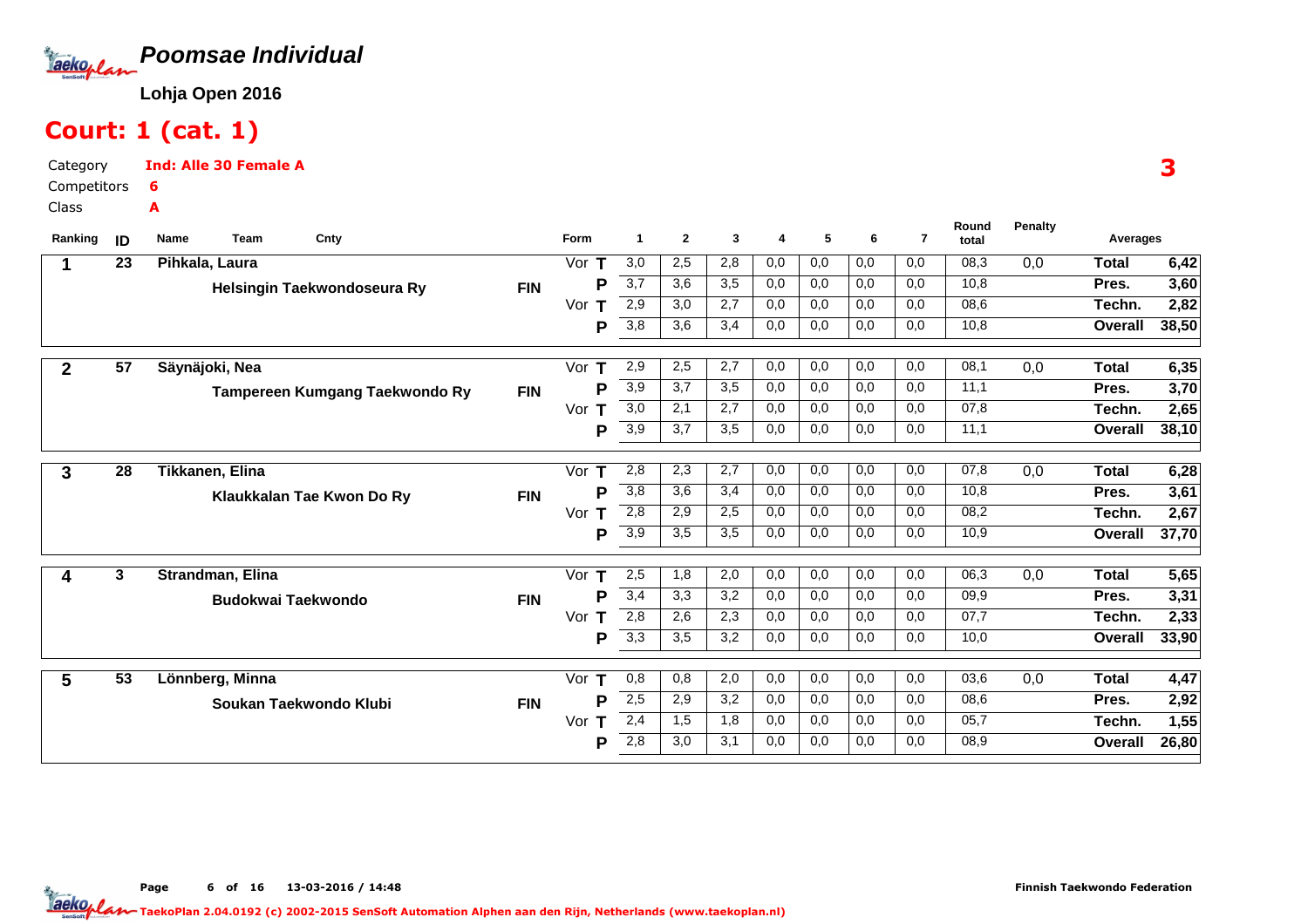

# Court: 1 (cat. 2)

Category CompetitorsInd: Alle 30 Male A2

A

Class

| Ranking | ID | Name            | Team | Cnty                               |            | Form |     | $\mathbf{2}$ | 3   | 4   | 5   | 6   |     | Round<br>total | Penalty | Averages |       |
|---------|----|-----------------|------|------------------------------------|------------|------|-----|--------------|-----|-----|-----|-----|-----|----------------|---------|----------|-------|
|         | 26 | Laitinen, Mikko |      |                                    |            | Vor  | 2,8 | 2,3          | 2,4 | 0,0 | 0,0 | 0,0 | 0,0 | 07,5           | 0,0     | Total    | 6,33  |
|         |    |                 |      | Klaukkalan Tae Kwon Do Ry          | <b>FIN</b> | Р    | 4,0 | 3,7          | 3,5 | 0,0 | 0,0 | 0,0 | 0,0 | 11,2           |         | Pres.    | 3,71  |
|         |    |                 |      |                                    |            | Vor  | 2,7 | 2,8          | 2,7 | 0,0 | 0,0 | 0,0 | 0,0 | 08,2           |         | Techn.   | 2,61  |
|         |    |                 |      |                                    |            | P    | 3,9 | 3,7          | 3,5 | 0,0 | 0,0 | 0,0 | 0,0 | 11,1           |         | Overall  | 38,00 |
|         |    |                 |      |                                    |            |      |     |              |     |     |     |     |     |                |         |          |       |
|         | 52 | Sahakoski, Eero |      |                                    |            | Vor  | 2,4 | 1,2          | 2,0 | 0,0 | 0,0 | 0,0 | 0,0 | 05,6           | 0,0     | Total    | 5,13  |
|         |    |                 |      | <b>Saariston Taekwondo Park Ry</b> | <b>FIN</b> | Р    | 3,2 | 3,2          | 3,3 | 0,0 | 0,0 | 0,0 | 0,0 | 09,7           |         | Pres.    | 3,27  |
|         |    |                 |      |                                    |            | Vor  | 2,4 | <b>L.I</b>   | 2,1 | 0,0 | 0,0 | 0,0 | 0,0 | 05,6           |         | Techn.   | 1,87  |
|         |    |                 |      |                                    |            | P    | 3,4 | 3,3          | 3,2 | 0,0 | 0,0 | 0,0 | 0,0 | 09,9           |         | Overall  | 30,80 |
|         |    |                 |      |                                    |            |      |     |              |     |     |     |     |     |                |         |          |       |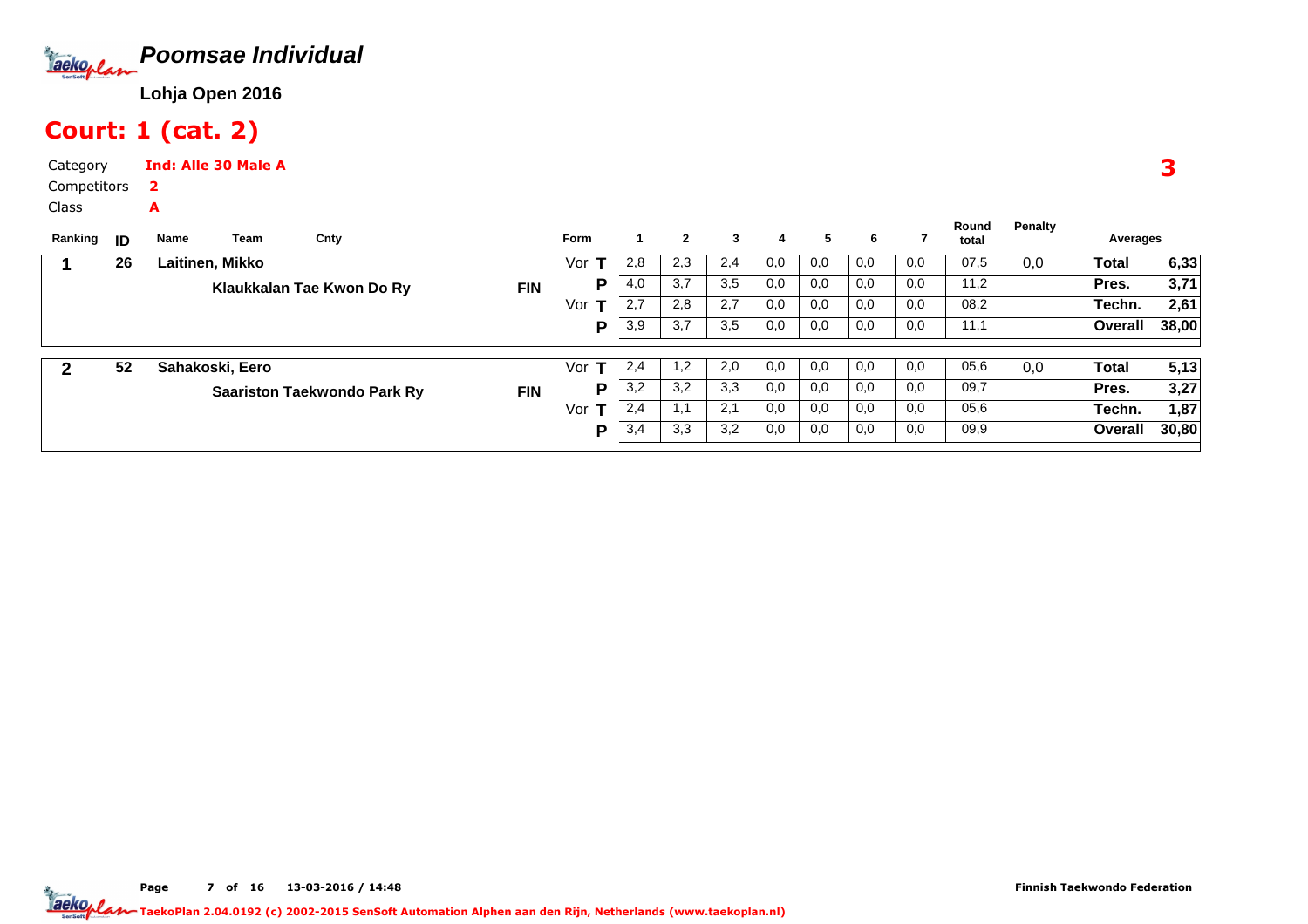

# Court: 1 (cat. 3)

Category CompetitorsInd: Alle 40 Female A3A

Class

| Ranking | ID           | Team<br>Cnty<br>Name         |            | <b>Form</b> |     | $\mathbf{2}$ | 3   | 4   | 5   | 6   |     | Round<br>total | <b>Penalty</b> | Averages     |       |
|---------|--------------|------------------------------|------------|-------------|-----|--------------|-----|-----|-----|-----|-----|----------------|----------------|--------------|-------|
|         | 12           | Nukari, Johanna              |            | Vor         | 3,0 | 2,7          | 2,8 | 0,0 | 0,0 | 0,0 | 0,0 | 08,5           | 0,0            | Total        | 6,71  |
|         |              | <b>Espoo Hwarang Team Ry</b> | <b>FIN</b> | P           | 3,8 | 3.7          | 3,6 | 0,0 | 0,0 | 0,0 | 0,0 | 11,1           |                | Pres.        | 3,71  |
|         |              |                              |            | Vor         | 3,2 | 3,2          | 3,1 | 0,0 | 0,0 | 0,0 | 0,0 | 09,5           |                | Techn.       | 3,00  |
|         |              |                              |            | Р           | 3,9 | 3,7          | 3,6 | 0,0 | 0,0 | 0,0 | 0,0 | 11,2           |                | Overall      | 40,30 |
| 2       | $\mathbf{2}$ | Saviauk, Triin               |            | Vor<br>т    | 2,8 | 2,1          | 2,4 | 0,0 | 0,0 | 0,0 | 0,0 | 07,3           | 0,0            | Total        | 6,23  |
|         |              | Budokwai Taekwondo           | <b>FIN</b> | Р           | 3,7 | 3,7          | 3,5 | 0,0 | 0,0 | 0,0 | 0,0 | 10,9           |                | Pres.        | 3,63  |
|         |              |                              |            | Vor<br>т    | 3,0 | 2,8          | 2,5 | 0,0 | 0,0 | 0,0 | 0,0 | 08,3           |                | Techn.       | 2,60  |
|         |              |                              |            | P           | 3,8 | 3,6          | 3,5 | 0,0 | 0,0 | 0,0 | 0,0 | 10,9           |                | Overall      | 37,40 |
| 3       | 27           | Rytkönen, Marjo              |            | Vor<br>т    | 2,6 | 2,4          | 2,3 | 0,0 | 0,0 | 0,0 | 0,0 | 07,3           | 0,0            | <b>Total</b> | 5,84  |
|         |              | Klaukkalan Tae Kwon Do Ry    | <b>FIN</b> | D           | 3,1 | 3,6          | 3,4 | 0,0 | 0,0 | 0,0 | 0,0 | 10,1           |                | Pres.        | 3,37  |
|         |              |                              |            | Vor<br>т    | 2,7 | 2,5          | 2,3 | 0,0 | 0,0 | 0,0 | 0,0 | 07,5           |                | Techn.       | 2,46  |
|         |              |                              |            | P           | 3,2 | 3,5          | 3,4 | 0,0 | 0,0 | 0,0 | 0,0 | 10,1           |                | Overall      | 35,00 |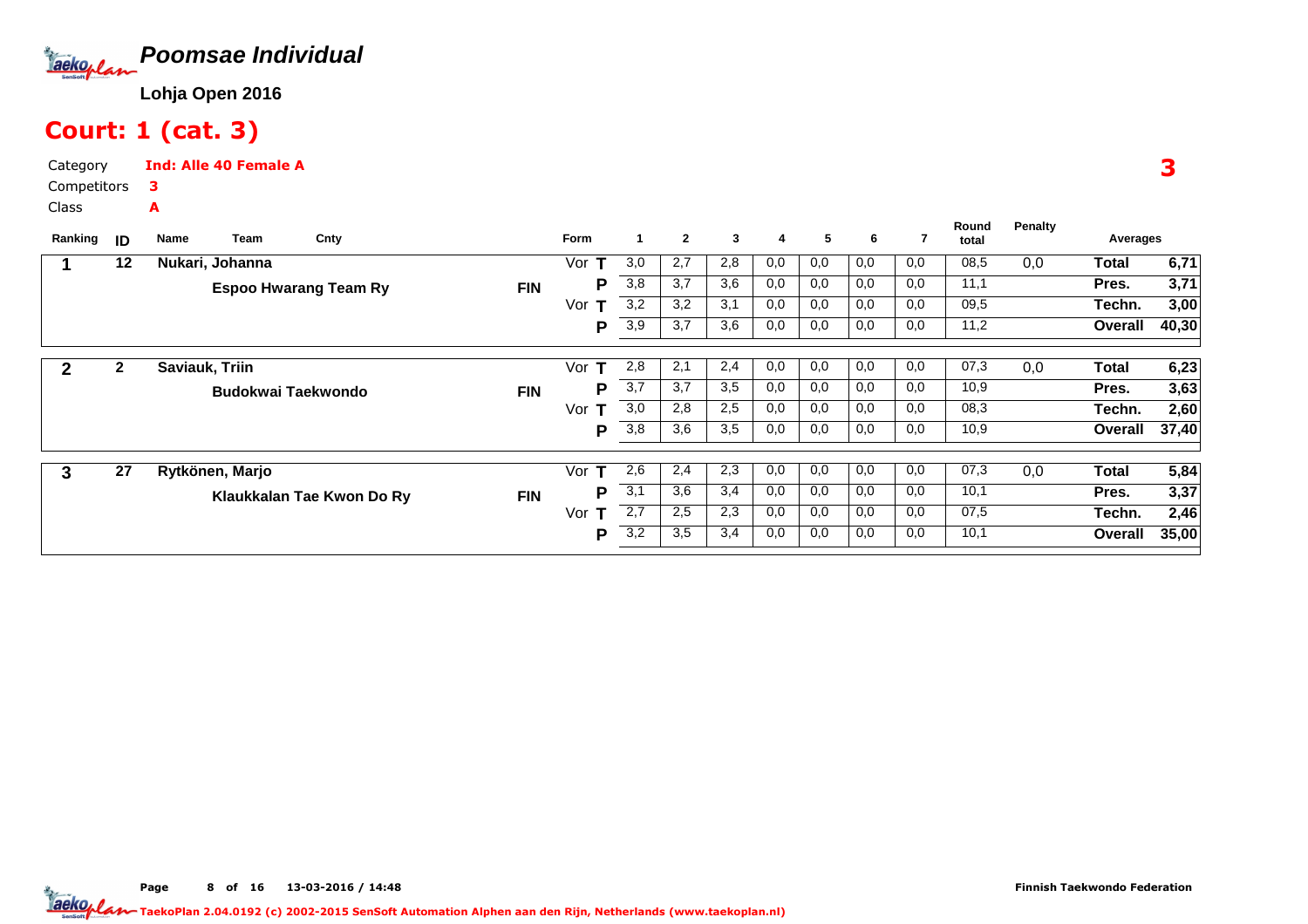

# Court: 1 (cat. 4)

Category CompetitorsInd: Alle 40 Male A2

A

Class

| Ranking | ID | Name         | Team            | Cnty                     |            | <b>Form</b> |     | $\mathbf{2}$ | 3   | 4   | 5   | 6   |     | Round<br>total | Penalty | Averages     |       |
|---------|----|--------------|-----------------|--------------------------|------------|-------------|-----|--------------|-----|-----|-----|-----|-----|----------------|---------|--------------|-------|
|         | 59 | Aukio, Jeppe |                 |                          |            | Vor         | 2,3 | 2,4          | 3,1 | 2,9 | 2,3 | 0,0 | 0,0 | 13,0           | 0,0     | Total        | 6,21  |
|         |    |              |                 | Vihdin Taekwondoseura Ry | <b>FIN</b> | Р           | 3,6 | 3,5          | 3,6 | 3,5 | 3,7 | 0,0 | 0,0 | 17,9           |         | Pres.        | 3,60  |
|         |    |              |                 |                          |            | Vor         | 2,5 | 2,6          | 2,7 | 3,0 | 2,8 | 0,0 | 0,0 | 13,6           |         | Techn.       | 2,61  |
|         |    |              |                 |                          |            | P           | 3,7 | 3,6          | 3,7 | 3,6 | 3,6 | 0,0 | 0,0 | 18,2           |         | Overall      | 62,70 |
|         | 55 |              | Tuominen, Tuomo |                          |            | Vor         |     | 0,4          | 0.5 | 0,8 | 2,4 | 0,0 | 0,0 | 05,8           | 0,0     | <b>Total</b> | 3,86  |
|         |    |              |                 | Soukan Taekwondo Klubi   | <b>FIN</b> | Р           | 3,3 | 2,3          | 2,9 | 2,3 | 3,4 | 0,0 | 0,0 | 14,2           |         | Pres.        | 2,80  |
|         |    |              |                 |                          |            | Vor         |     | 0,3          | 0,8 | 1,5 | 1,7 | 0,0 | 0,0 | 05,4           |         | Techn.       | 1,06  |
|         |    |              |                 |                          |            | Р           | 3,2 | 2,3          | 2,9 | 2,4 | 3,0 | 0,0 | 0,0 | 13,8           |         | Overall      | 39,20 |

3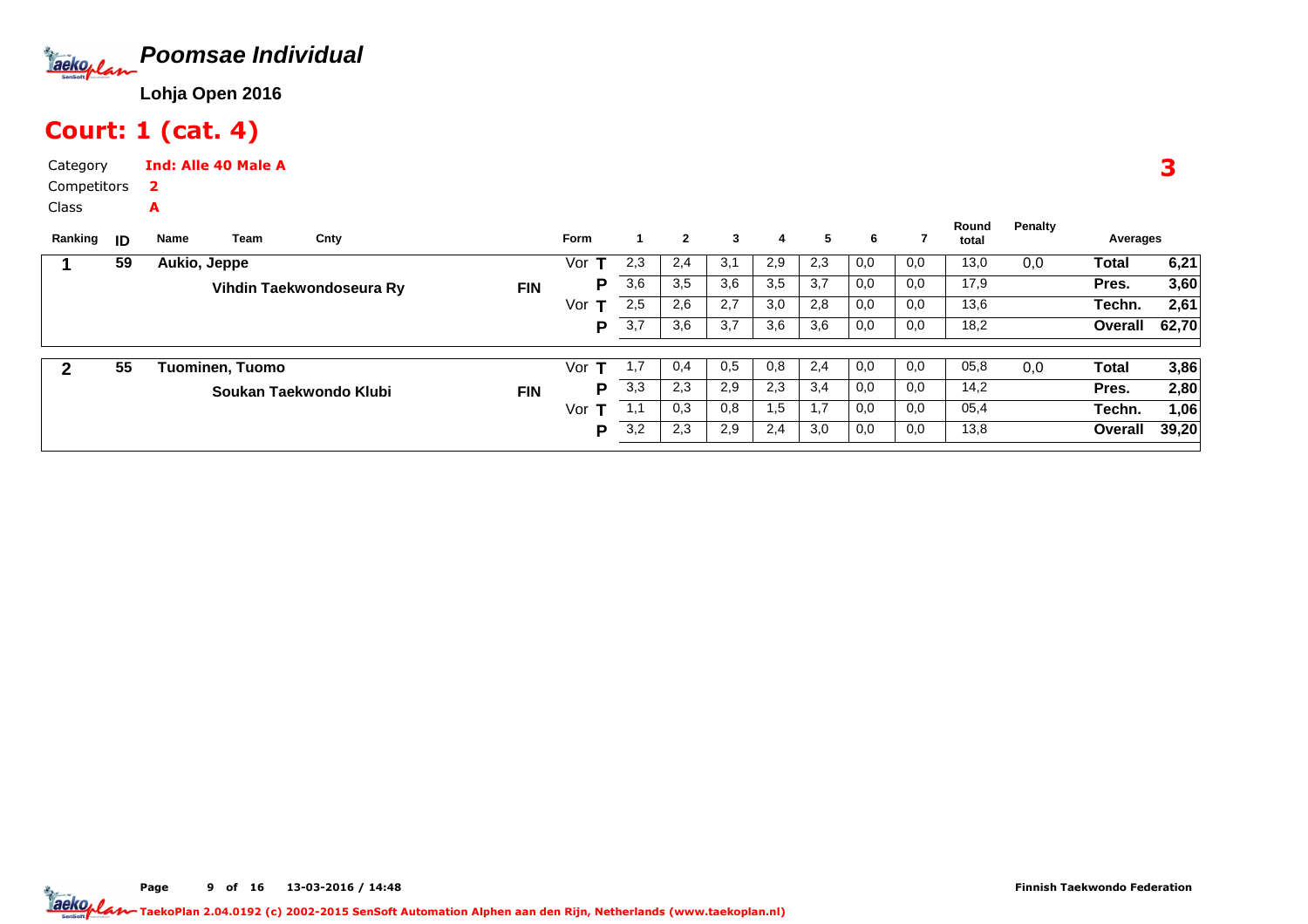

# Court: 1 (cat. 8)

Category CompetitorsClassInd: Kadetit Male A4A

| Ranking        | ID              | Team<br><b>Name</b> | Cnty                        |            | Form      | 1   | $\mathbf{2}$ | 3   | 4   | 5   | 6   | 7   | Round | <b>Penalty</b> | Averages     |       |
|----------------|-----------------|---------------------|-----------------------------|------------|-----------|-----|--------------|-----|-----|-----|-----|-----|-------|----------------|--------------|-------|
|                |                 |                     |                             |            |           |     |              |     |     |     |     |     | total |                |              |       |
|                | $\overline{70}$ | Halonen, Daniel     |                             |            | Vor       | 2,2 | 2,2          | 2,2 | 2,7 | 2,5 | 0,0 | 0,0 | 11,8  | 0,0            | <b>Total</b> | 5,80  |
|                |                 |                     | Porin Taekwondoseura ry     | <b>FIN</b> | Р         | 3,5 | 3,4          | 3,6 | 3,7 | 3,5 | 0,0 | 0,0 | 17,7  |                | Pres.        | 3,51  |
|                |                 |                     |                             |            | Vor<br>T. | 2,4 | 2,4          | 2,2 | 1,9 | 2,2 | 0,0 | 0,0 | 11,1  |                | Techn.       | 2,29  |
|                |                 |                     |                             |            | Р         | 3,6 | 3,5          | 3,6 | 3,3 | 3,4 | 0,0 | 0,0 | 17,4  |                | Overall      | 58,00 |
|                |                 |                     |                             |            |           |     |              |     |     |     |     |     |       |                |              |       |
| $\overline{2}$ | 44              | Suomalainen, Keni   |                             |            | т<br>Vor  | 2,4 | 2,1          | 1,9 | 2,5 | 2,5 | 0,0 | 0,0 | 11,4  | 0,0            | Total        | 5,68  |
|                |                 | <b>Mudo Ry</b>      |                             | <b>FIN</b> | Р         | 3,6 | 3,3          | 3,2 | 3,5 | 3,4 | 0,0 | 0,0 | 17,0  |                | Pres.        | 3,40  |
|                |                 |                     |                             |            | Vor<br>т  | 2,6 | 2,2          | 1,8 | 2,2 | 2,3 | 0,0 | 0,0 | 11,1  |                | Techn.       | 2,28  |
|                |                 |                     |                             |            | Р         | 3,7 | 3,3          | 3,2 | 3,6 | 3,3 | 0,0 | 0,0 | 17,1  |                | Overall      | 56,60 |
|                |                 |                     |                             |            |           |     |              |     |     |     |     |     |       |                |              |       |
| 3              | 22              | Kopisto, Methasit   |                             |            | т<br>Vor  | 2,2 | 2,6          | 2,3 | 2,5 | 2,3 | 0,0 | 0,0 | 11,9  | 0,0            | Total        | 5,60  |
|                |                 |                     | Helsingin Taekwondoseura Ry | <b>FIN</b> | Р         | 3,4 | 3,4          | 3,4 | 3,6 | 3,4 | 0,0 | 0,0 | 17,2  |                | Pres.        | 3,36  |
|                |                 |                     |                             |            | Vor $T$   | 2,0 | 2,2          | 0,5 | 2,1 | 2,3 | 0,0 | 0,0 | 09,1  |                | Techn.       | 2,23  |
|                |                 |                     |                             |            | Р         | 3,3 | 3,4          | 3,3 | 3,4 | 3,2 | 0,0 | 0,0 | 16,6  |                | Overall      | 54,80 |
|                |                 |                     |                             |            |           |     |              |     |     |     |     |     |       |                |              |       |
| 4              | 71              | Pulakka, Jasper     |                             |            | т<br>Vor  | 1,7 | 1,8          | 0,7 | 1,6 | 2,2 | 0,0 | 0,0 | 08,0  | 0,0            | <b>Total</b> | 4,70  |
|                |                 |                     | Porin Taekwondoseura ry     | <b>FIN</b> | Р         | 3,2 | 3,2          | 3,3 | 3,3 | 3,2 | 0,0 | 0,0 | 16,2  |                | Pres.        | 3,20  |
|                |                 |                     |                             |            | Vor<br>т  | 1,1 | 1,3          | 0,8 | 1,8 | 1,5 | 0,0 | 0,0 | 06,5  |                | Techn.       | 1,50  |
|                |                 |                     |                             |            | P         | 3,2 | 3,1          | 3,3 | 3,1 | 3,2 | 0,0 | 0,0 | 15,9  |                | Overall      | 46,60 |
|                |                 |                     |                             |            |           |     |              |     |     |     |     |     |       |                |              |       |

Page 10 of 16 13-03-2016 / 14:48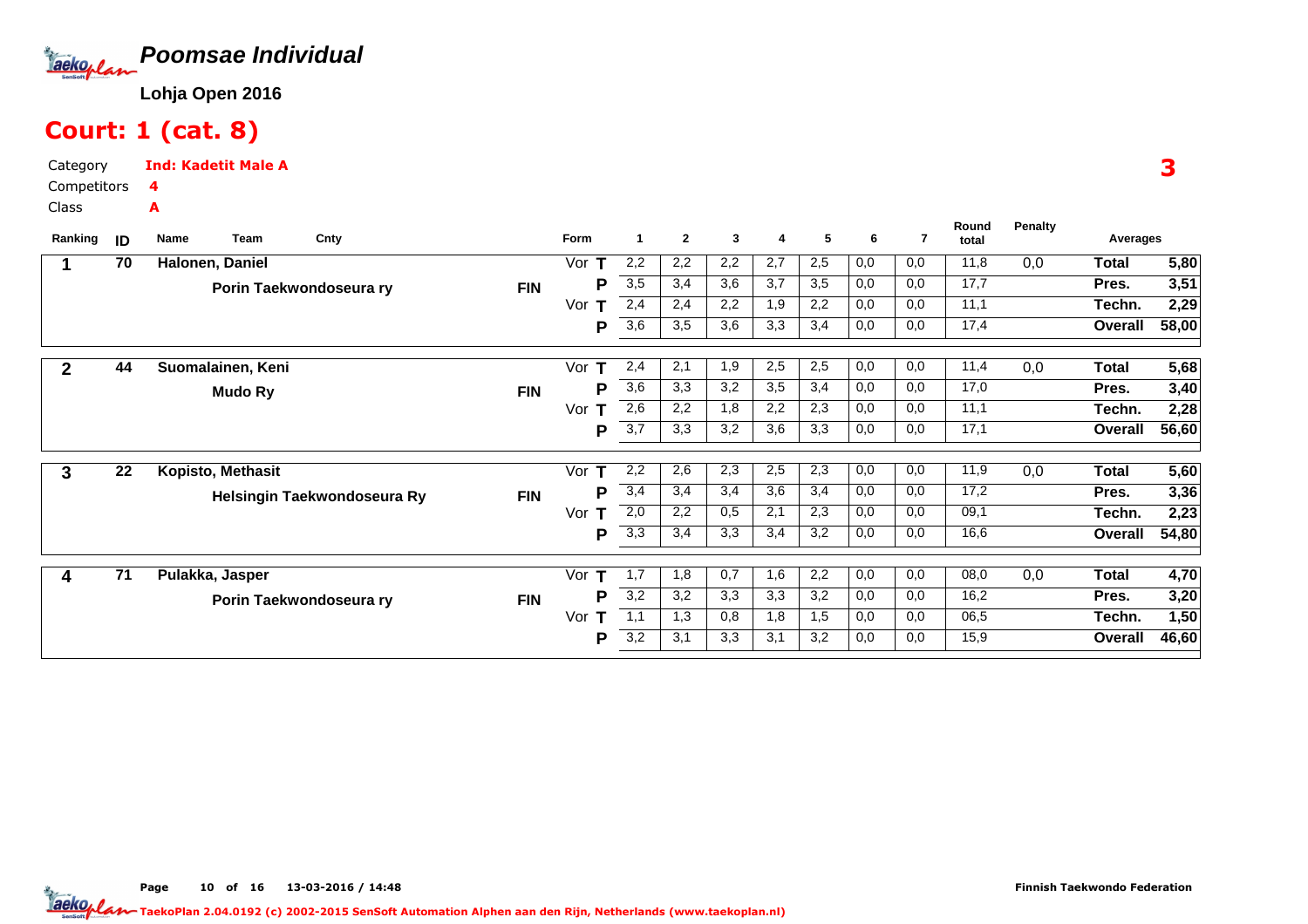

### Court: 1 (cat. 9)

A

Category CompetitorsInd: Kadetit Female A2

Class

| Ranking | ID | Name         | Team              | Cnty                      |            | <b>Form</b> |     | $\mathbf{2}$ | 3   | 4   | 5   | 6   |     | Round<br>total | Penalty | Averages     |       |
|---------|----|--------------|-------------------|---------------------------|------------|-------------|-----|--------------|-----|-----|-----|-----|-----|----------------|---------|--------------|-------|
|         | 43 |              | Suomalainen, Naam |                           |            | Vor         | 2,8 | 2,6          | 2,3 | 2,8 | 2,6 | 0,0 | 0,0 | 13,1           | 0,0     | Total        | 6,49  |
|         |    |              | Mudo Ry           |                           | <b>FIN</b> | P           | 3,7 | 3,7          | 3,6 | 3,7 | 3,6 | 0,0 | 0,0 | 18,3           |         | Pres.        | 3,69  |
|         |    |              |                   |                           |            | Vor         | 2,8 | 3,0          | 3,0 | 3,0 | 2,6 | 0,0 | 0,0 | 14,4           |         | Techn.       | 2,80  |
|         |    |              |                   |                           |            | P           | 3,7 | 3,8          | 3,6 | 3,8 | 3,5 | 0,0 | 0,0 | 18,4           |         | Overall      | 64,20 |
|         | 31 | Tuokko, Tara |                   |                           |            | Vor<br>T    | 2,2 | 2,2          | 2,4 | 2,8 | 2,4 | 0,0 | 0,0 | 12,0           | 0,0     | <b>Total</b> | 5,90  |
|         |    |              |                   | Klaukkalan Tae Kwon Do Ry | <b>FIN</b> | P           | 3,7 | 3,5          | 3,5 | 3,6 | 3,4 | 0,0 | 0,0 | 17,7           |         | Pres.        | 3,50  |
|         |    |              |                   |                           |            | Vor<br>Ŧ    | 2,3 | 2,3          | 2,7 | 2,8 | 2,4 | 0,0 | 0,0 | 12,5           |         | Techn.       | 2,40  |
|         |    |              |                   |                           |            | P           | 3,5 | 3,4          | 3,5 | 3,6 | 3,4 | 0,0 | 0,0 | 17,4           |         | Overall      | 59,60 |
|         |    |              |                   |                           |            |             |     |              |     |     |     |     |     |                |         |              |       |

3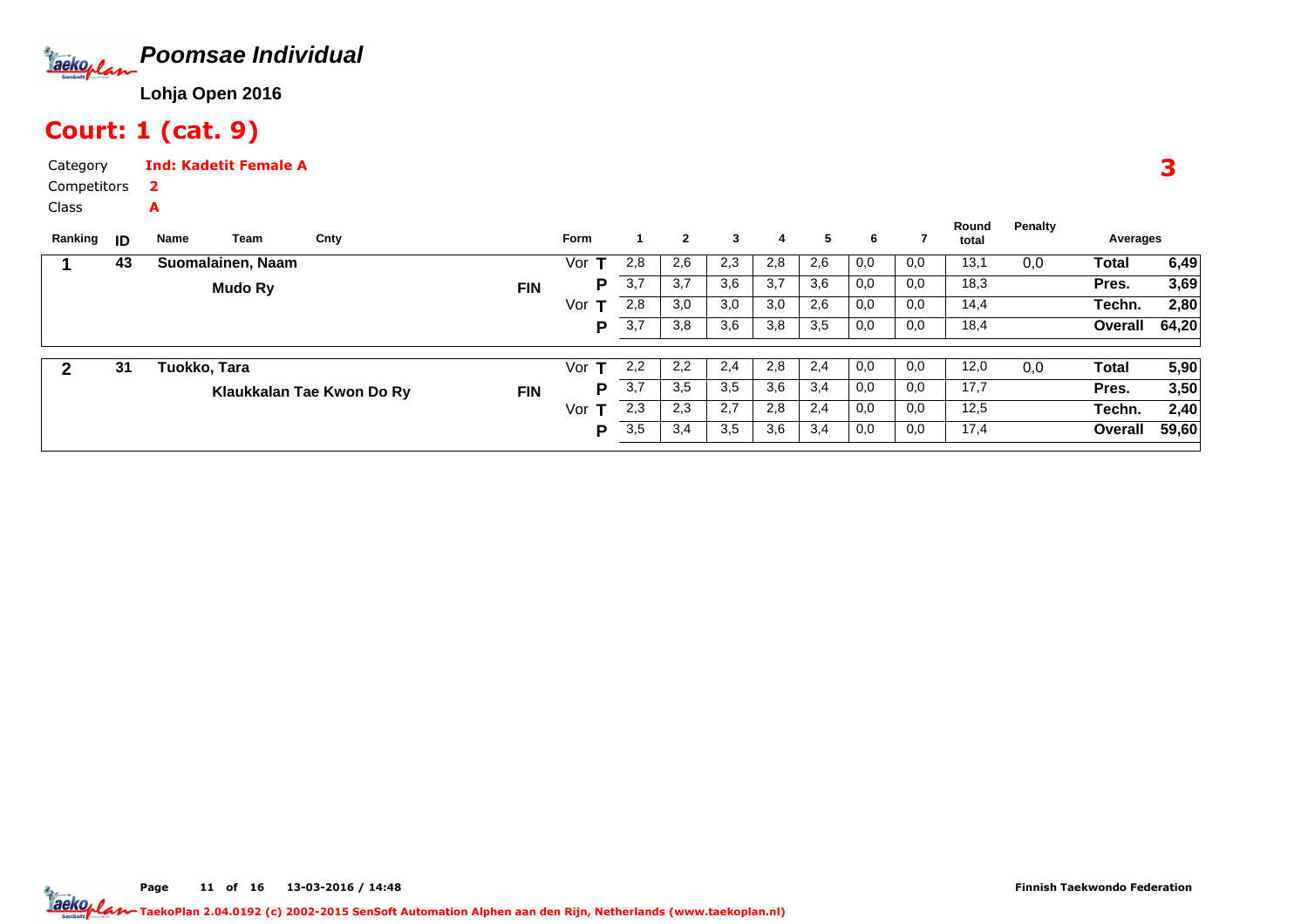

### Court: 1 (cat. 10)

Category CompetitorsInd: Yli 40 Male A2

A

Class

| Ranking | ID | Name             | Team              | Cnty                         |            | <b>Form</b> |     | $\mathbf{2}$ | 3    | 4   | 5   | 6   |     | Round<br>total | Penalty | Averages |       |
|---------|----|------------------|-------------------|------------------------------|------------|-------------|-----|--------------|------|-----|-----|-----|-----|----------------|---------|----------|-------|
|         | 6  | Huuskonen, Matti |                   |                              |            | Vor         | 2,0 | 2,1          | 1,2  | 1.4 | 2,2 | 0,0 | 0,0 | 08,9           | 0,0     | Total    | 5,18  |
|         |    |                  |                   | <b>Espoo Hwarang Team Ry</b> | <b>FIN</b> | P           | 3,6 | 3,4          | 3,5  | 3,0 | 3,1 | 0,0 | 0,0 | 16,6           |         | Pres.    | 3,35  |
|         |    |                  |                   |                              |            | Vor         | 1,8 | 1,9          | 0,9  | 1,8 | 2,6 | 0,0 | 0,0 | 09,0           |         | Techn.   | 1,83  |
|         |    |                  |                   |                              |            | D           | 3,5 | 3,5          | 3,4  | 3,1 | 3,2 | 0,0 | 0,0 | 16,7           |         | Overall  | 51,20 |
|         |    |                  |                   |                              |            |             |     |              |      |     |     |     |     |                |         |          |       |
| 2       | 45 |                  | Suomalainen, Vesa |                              |            | Vor         | 1,1 | 1,5          | 1, I | 1.8 | 2,6 | 0,0 | 0,0 | 09,3           | 0,0     | Total    | 4,96  |
|         |    |                  | Mudo Ry           |                              | <b>FIN</b> | P           | 3,4 | 3,5          | 3,4  | 3,2 | 3,2 | 0,0 | 0,0 | 16,7           |         | Pres.    | 3,31  |
|         |    |                  |                   |                              |            | Vor         | 1,5 | 1,3          | 0,9  | 1,9 | 2,4 | 0,0 | 0,0 | 08,0           |         | Techn.   | 1,65  |
|         |    |                  |                   |                              |            | P           | 3,3 | 3,5          | 3,4  | 3,2 | 3,2 | 0,0 | 0,0 | 16,6           |         | Overall  | 50,60 |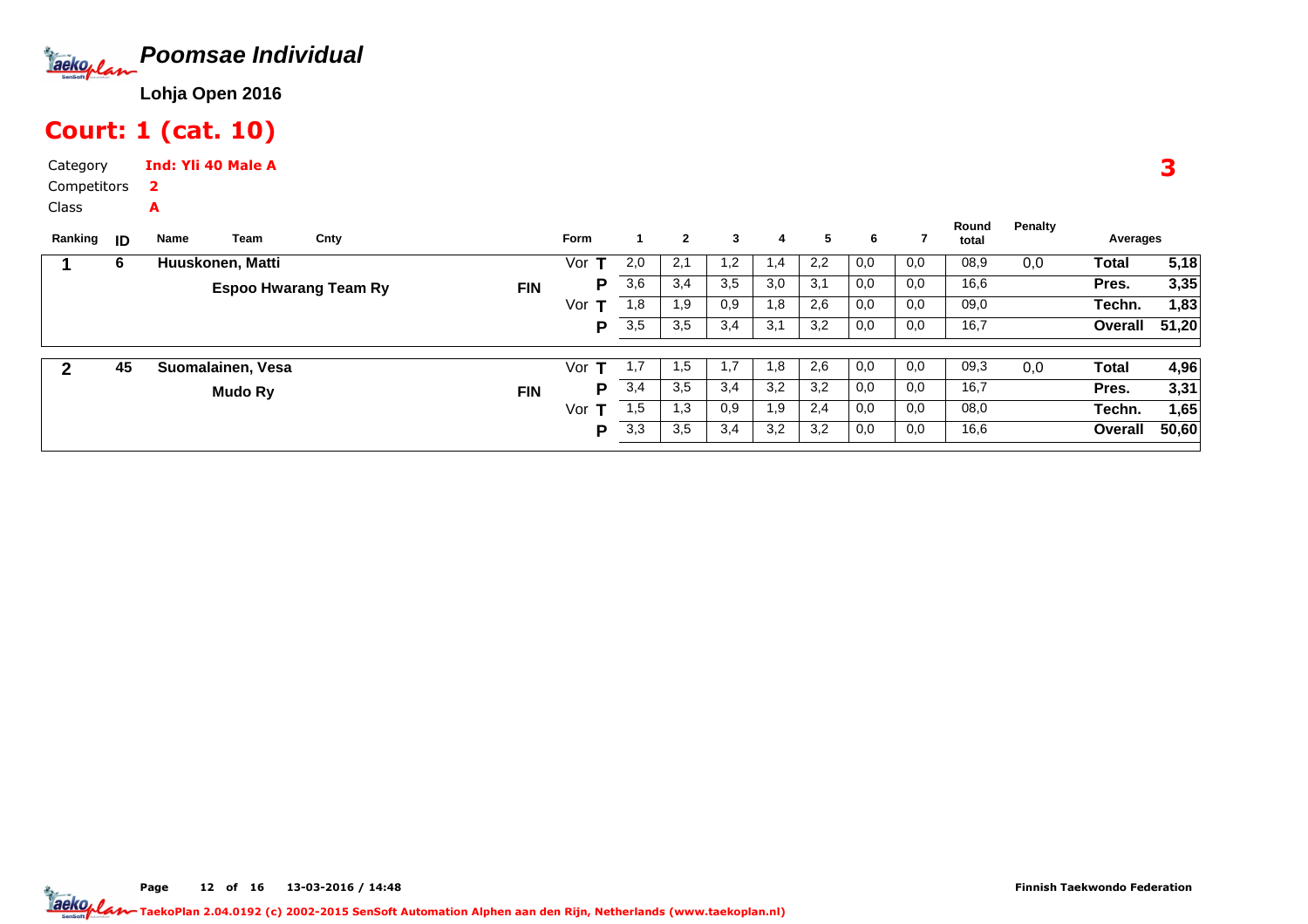

### Court: 1 (cat. 11)

Category CompetitorsClassInd: Juniorit Male A3A

| Ranking | ID | Team<br>Name                | Cnty                         |            | <b>Form</b> |     | $\mathbf{2}$ | 3   | 4   | 5   | 6   |     | Round<br>total | <b>Penalty</b> | Averages |       |  |  |
|---------|----|-----------------------------|------------------------------|------------|-------------|-----|--------------|-----|-----|-----|-----|-----|----------------|----------------|----------|-------|--|--|
|         |    |                             |                              |            |             |     |              |     |     |     |     |     |                |                |          |       |  |  |
|         | 32 | Koivistoinen, Veeti         |                              |            | Vor<br>т    | 2,2 | 2,6          | 2,3 | 2,9 | 2,6 | 0,0 | 0,0 | 12,6           | 0,0            | Total    | 6,20  |  |  |
|         |    | <b>Kuopion Taekwondo Ry</b> |                              | <b>FIN</b> | Р           | 3,6 | 3.7          | 3,8 | 3,6 | 3,4 | 0,0 | 0,0 | 18,1           |                | Pres.    | 3,65  |  |  |
|         |    |                             |                              |            | Vor         | 2,4 | 2,9          | 2,6 | 2,7 | 2,5 | 0,0 | 0,0 | 13,1           |                | Techn.   | 2,55  |  |  |
|         |    |                             |                              |            | Р           | 3,7 | 3,8          | 3,6 | 3,7 | 3,3 | 0,0 | 0,0 | 18,1           |                | Overall  | 61,90 |  |  |
|         |    |                             |                              |            |             |     |              |     |     |     |     |     |                |                |          |       |  |  |
| 2       | 33 | Pärssinen, Aapo             |                              |            | Vor<br>т    | 2,4 | 2,4          | 2,3 | 2,6 | 2,1 | 0,0 | 0,0 | 11,8           | 0,0            | Total    | 6,10  |  |  |
|         |    | <b>Kuopion Taekwondo Ry</b> |                              | <b>FIN</b> | Р           | 3,6 | 3,8          | 3,6 | 3,7 | 3,0 | 0,0 | 0,0 | 17,7           |                | Pres.    | 3,61  |  |  |
|         |    |                             |                              |            | Vor<br>т    | 2,3 | 2,6          | 2,9 | 3,0 | 2,1 | 0,0 | 0,0 | 12,9           |                | Techn.   | 2,48  |  |  |
|         |    |                             |                              |            | Р           | 3,6 | 3,7          | 3,5 | 3,8 | 3,2 | 0,0 | 0,0 | 17,8           |                | Overall  | 60,20 |  |  |
|         |    |                             |                              |            |             |     |              |     |     |     |     |     |                |                |          |       |  |  |
| 3       | 9  | Knutsson, Mico              |                              |            | Vor<br>т    | 2,4 | 2,2          | 1,7 | 2,8 | 2,4 | 0,0 | 0,0 | 11,5           | 0,0            | Total    | 5,92  |  |  |
|         |    |                             | <b>Espoo Hwarang Team Ry</b> | <b>FIN</b> | D           | 3,7 | 3,5          | 3,6 | 3,9 | 3,3 | 0,0 | 0,0 | 18,0           |                | Pres.    | 3,59  |  |  |
|         |    |                             |                              |            | Vor<br>т    | 2,2 | 2,4          | 2,4 | 2,8 | 2,2 | 0,0 | 0,0 | 12,0           |                | Techn.   | 2,33  |  |  |
|         |    |                             |                              |            | P           | 3,6 | 3,6          | 3,5 | 3,9 | 3,3 | 0,0 | 0,0 | 17,9           |                | Overall  | 59,40 |  |  |
|         |    |                             |                              |            |             |     |              |     |     |     |     |     |                |                |          |       |  |  |

3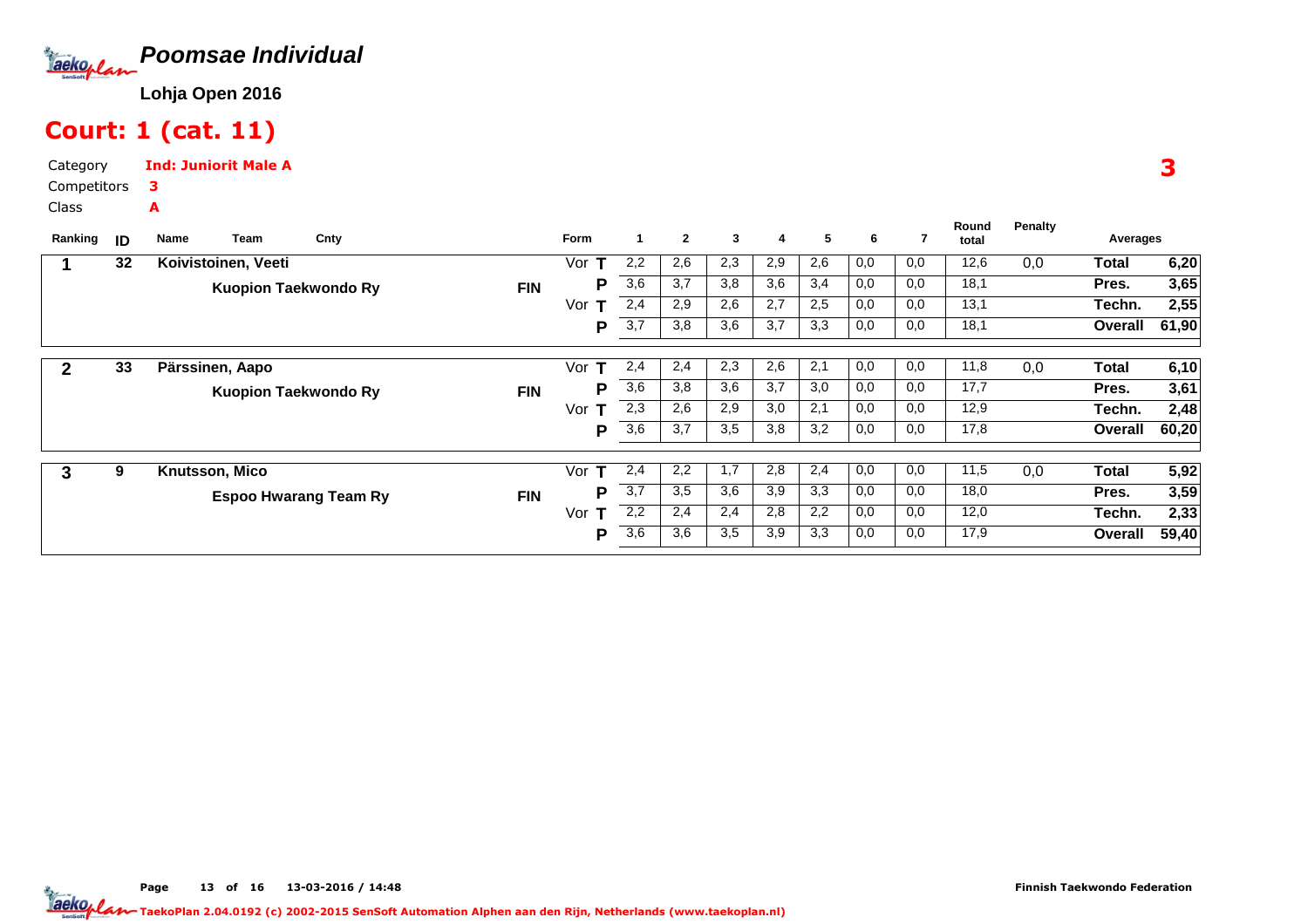

### Court: 1 (cat. 12)

A

Category CompetitorsInd: Juniorit Female A3

Class

| Ranking <b>ID</b> |   | Team<br>Name              | Cnty                         |            | Form     |                  | $\mathbf{2}$ | 3   | 4   | 5   | 6   | 7   | Round<br>total | <b>Penalty</b> | Averages     |       |
|-------------------|---|---------------------------|------------------------------|------------|----------|------------------|--------------|-----|-----|-----|-----|-----|----------------|----------------|--------------|-------|
|                   | 5 | Huuskonen, Eevi           |                              |            | Vor      | 2,7              | 2,6          | 3,1 | 3,0 | 2,3 | 0,0 | 0,0 | 13,7           | 0,0            | Total        | 6,74  |
|                   |   |                           | <b>Espoo Hwarang Team Ry</b> | <b>FIN</b> | Р        | 3,8              | 3,9          | 3,9 | 3,9 | 3,4 | 0,0 | 0,0 | 18,9           |                | Pres.        | 3,90  |
|                   |   |                           |                              |            | Vor<br>т | 2,9              | 2,6          | 3,0 | 2,9 | 2,9 | 0,0 | 0,0 | 14,3           |                | Techn.       | 2,83  |
|                   |   |                           |                              |            | Р        | 4,0              | 3,9          | 4,0 | 3,9 | 3,5 | 0,0 | 0,0 | 19,3           |                | Overall      | 66,20 |
|                   |   | Knutsson, Milla           |                              |            | Vor<br>т | 2,2              | 2,3          | 2,1 | 2,2 | 2,2 | 0,0 | 0,0 | 11,0           | 0,0            | Total        | 5,66  |
|                   |   |                           | <b>Espoo Hwarang Team Ry</b> | <b>FIN</b> | D        | 3,6              | 3,4          | 3,3 | 3,0 | 3,3 | 0,0 | 0,0 | 16,6           |                | Pres.        | 3,38  |
|                   |   |                           |                              |            | Vor<br>т | 2,5              | 2,1          | 1,5 | 2,6 | 2,5 | 0,0 | 0,0 | 11,2           |                | Techn.       | 2,29  |
|                   |   |                           |                              |            | P        | 3,6              | 3,3          | 3,4 | 3,5 | 3,4 | 0,0 | 0,0 | 17,2           |                | Overall      | 56,00 |
|                   | 4 | Tammila, Ida              |                              |            | Vor<br>т | 1,8              | 1,6          | 0,1 | 1,6 | 2,3 | 0,0 | 0,0 | 07,4           | 0,0            | <b>Total</b> | 4,65  |
| 3                 |   |                           |                              |            | D        | 3,3              | 2,8          | 2,8 | 2,7 | 3,2 | 0,0 | 0,0 | 14,8           |                | Pres.        | 3,03  |
|                   |   | <b>Budokwai Taekwondo</b> |                              | <b>FIN</b> |          |                  |              |     |     |     |     |     |                |                |              |       |
|                   |   |                           |                              |            | Vor      | 1,3              | 1,1          | 0,9 | 2,5 | 2,3 | 0,0 | 0,0 | 08,1           |                | Techn.       | 1,62  |
|                   |   |                           |                              |            | P        | $\overline{3,2}$ | 2,8          | 3,0 | 3,2 | 3,3 | 0,0 | 0,0 | 15,5           |                | Overall      | 45,80 |

3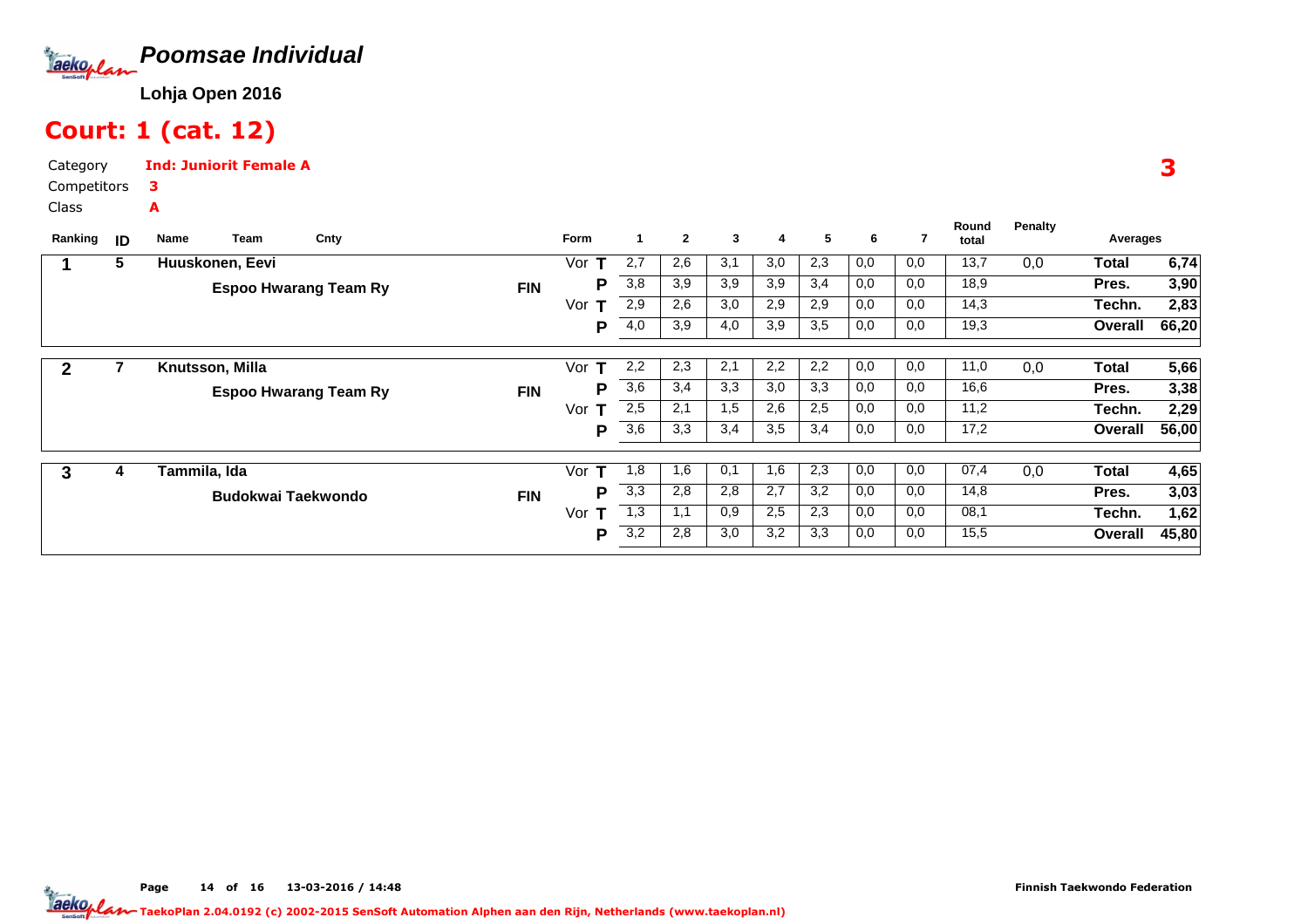

#### Court: 1 (cat. 13)

Category CompetitorsClassInd: Siniset Female A8A

| Ranking      | ID              | Cnty<br>Team<br>Name         |            | Form          | $\mathbf 1$                          | $\mathbf{2}$     | 3          | 4          | 5          | 6                | $\overline{7}$ | Round<br>total | <b>Penalty</b>   | Averages     |       |
|--------------|-----------------|------------------------------|------------|---------------|--------------------------------------|------------------|------------|------------|------------|------------------|----------------|----------------|------------------|--------------|-------|
| 1            | $\overline{54}$ | Pavlikov, Khelsey            |            | Vor $T$       | $\overline{1,7}$                     | 0,8              | 2,3        | 2,6        | 2,3        | $\overline{0,0}$ | 0,0            | 09,7           | $\overline{0,0}$ | <b>Total</b> | 5,53  |
|              |                 | Soukan Taekwondo Klubi       | <b>FIN</b> | Þ             | 3,3                                  | 2,6              | 3,3        | 3,4        | 3,3        | 0,0              | 0,0            | 15,9           |                  | Pres.        | 3,27  |
|              |                 |                              |            | Vor<br>т      | $\overline{1,8}$                     | 2,5              | 2,5        | 2,6        | 2,3        | 0,0              | 0,0            | 11,7           |                  | Techn.       | 2,27  |
|              |                 |                              |            | Þ             | 3,2                                  | 2,4              | 3,3        | 3,4        | 3,2        | 0,0              | 0,0            | 15,5           |                  | Overall      | 52,80 |
| $\mathbf{2}$ | $\overline{16}$ | Uuskoski, Patricia           |            | Vor $T$       | 1,6                                  | $\overline{2,1}$ | 2,3        | 2,5        | 2,7        | 0,0              | 0,0            | 11,2           | 0,0              | <b>Total</b> | 5,45  |
|              |                 | <b>Espoo Hwarang Team Ry</b> | <b>FIN</b> | Þ             | 3,3                                  | 3,0              | 3,0        | 2,8        | 3,3        | 0,0              | 0,0            | 15,4           |                  | Pres.        | 3,17  |
|              |                 |                              |            | Vor T         | 2,2                                  | 2,2              | 2,2        | 2,4        | 2,5        | 0,0              | 0,0            | 11,5           |                  | Techn.       | 2,29  |
|              |                 |                              |            | P             | 3,4                                  | 3,0              | 3,1        | 3,2        | 3,4        | 0,0              | 0,0            | 16,1           |                  | Overall      | 54,20 |
|              |                 |                              |            |               |                                      |                  |            |            |            |                  |                |                |                  |              |       |
| $\mathbf{3}$ | $\overline{72}$ | Lindgren, Maria              |            | Vor $T$       | 1,9                                  | 2,2              | 2,6        | 2,3        | 2,5        | $\overline{0,0}$ | 0,0            | 11,5           | 0,0              | <b>Total</b> | 5,42  |
|              |                 | Porin Taekwondoseura ry      | <b>FIN</b> | P             | 3,3                                  | 2,8              | 3,3        | 3,1        | 3,4        | 0,0              | 0,0            | 15,9           |                  | Pres.        | 3,25  |
|              |                 |                              |            | Vor T         | $\overline{1,5}$                     | 1,6              | 2,1        | 2,5        | 2,3        | 0,0              | 0,0            | 10,0           |                  | Techn.       | 2,17  |
|              |                 |                              |            | P             | 3,3                                  | 2,6              | 3,3        | 3,2        | 3,4        | 0,0              | 0,0            | 15,8           |                  | Overall      | 53,20 |
| 4            | 74              | Lankinen, Anu                |            | Vor $T$       | 2,0                                  | 0,8              | 1,6        | 1,7        | 2,2        | 0,0              | 0,0            | 08,3           | 0,0              | <b>Total</b> | 4,97  |
|              |                 | Porin Taekwondoseura ry      | <b>FIN</b> | P             | 3,3                                  | 2,6              | 3,3        | 3,1        | 3,2        | 0,0              | 0,0            | 15,5           |                  | Pres.        | 3,19  |
|              |                 |                              |            | Vor $T$       | $\overline{1,8}$                     | 1,6              | 1,4        | 2,0        | 2,1        | 0,0              | 0,0            | 08,9           |                  | Techn.       | 1,78  |
|              |                 |                              |            | P             | 3,2                                  | 2,7              | 3,2        | 3,3        | 3,1        | 0,0              | 0,0            | 15,5           |                  | Overall      | 48,20 |
| 5            | 63              | Itäranta, Riikka             |            | Vor $T$       | 1,8                                  | 1,2              | 1,6        | 1,9        | 1,9        | 0,0              | 0,0            | 08,4           | 0,0              | <b>Total</b> | 4,78  |
|              |                 | Vihdin Taekwondoseura Ry     | <b>FIN</b> | P             | $\overline{3,1}$                     | 2,5              | 3,2        | 2,9        | 3,1        | 0,0              | 0,0            | 14,8           |                  | Pres.        | 3,03  |
|              |                 |                              |            | Vor $T$       | 1,5                                  | 1,3              | 1,9        | 2,0        | 1,8        | 0,0              | 0,0            | 08,5           |                  | Techn.       | 1,75  |
|              |                 |                              |            | Р             | $\overline{3,0}$                     | 2,6              | 3,2        | 3,0        | 3,1        | 0,0              | 0,0            | 14,9           |                  | Overall      | 46,60 |
|              |                 |                              |            |               |                                      |                  |            |            |            |                  |                |                |                  |              |       |
| 5            | $\overline{73}$ | Kujala, Tanja                |            | Vor $T$       | $\overline{1,9}$<br>$\overline{3,3}$ | 1,2              | 1,9        | 1,8        | 2,0        | 0,0              | 0,0            | 08,8           | $\overline{0,0}$ | <b>Total</b> | 4,78  |
|              |                 | Porin Taekwondoseura ry      | <b>FIN</b> | Þ             | 1,5                                  | 2,8<br>1,8       | 3,3<br>1,3 | 3,0        | 3,1<br>2,1 | 0,0<br>0,0       | 0,0<br>0,0     | 15,5<br>08,3   |                  | Pres.        | 3,03  |
|              |                 |                              |            | т<br>Vor<br>P | 2,8                                  | 2,8              | 3,2        | 1,6<br>2,9 | 3,1        | 0,0              | 0,0            | 14,8           |                  | Techn.       | 1,75  |
|              |                 |                              |            |               |                                      |                  |            |            |            |                  |                |                |                  | Overall      | 47,40 |

3

Page 15 of 16 13-03-2016 / 14:48 15 of 16 13-03-2016 / 14:4

Finnish Taekwondo Federation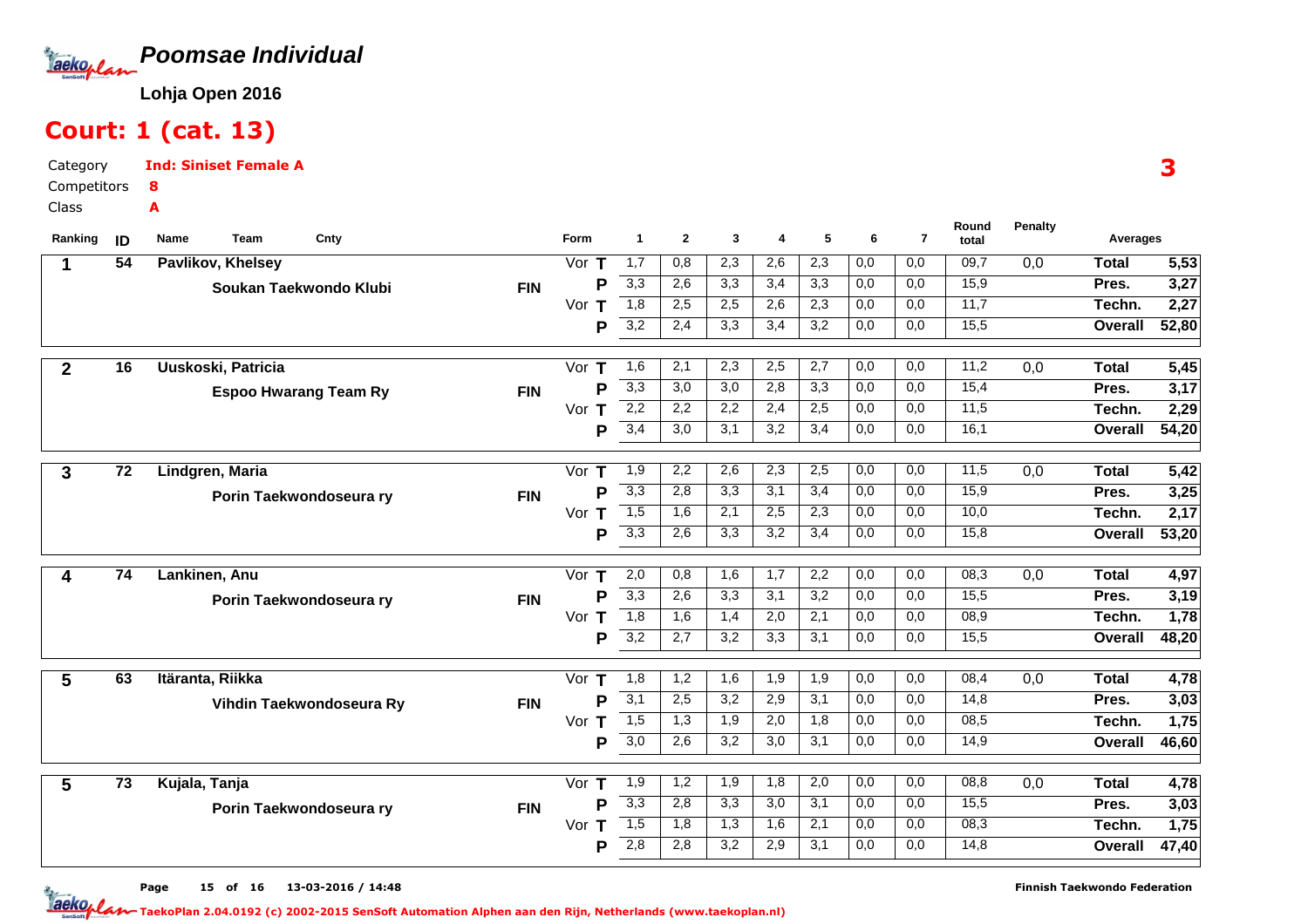

### Court: 1 (cat. 13)

A

Category CompetitorsInd: Siniset Female A8

Class

| Ranking | ID | Name          | Team               | Cnty                               |            | <b>Form</b> |     | $\mathbf{2}$ | 3   | 4   | 5   | 6   |     | Round<br>total | Penalty | Averages |       |
|---------|----|---------------|--------------------|------------------------------------|------------|-------------|-----|--------------|-----|-----|-----|-----|-----|----------------|---------|----------|-------|
|         | 49 |               | Fagerholm, Jessica |                                    |            | Vor         | 1,9 | د. ا         | 1,9 | 2,2 | 2,5 | 0,0 | 0,0 | 09,8           | 0,0     | Total    | 4,74  |
|         |    |               |                    | <b>Saariston Taekwondo Park Ry</b> | <b>FIN</b> | P           | 3,2 | 2,7          | 3,1 | 2,9 | 3,2 | 0,0 | 0,0 | 15,1           |         | Pres.    | 3,03  |
|         |    |               |                    |                                    |            | Vor         | 1,6 | 0,8          | 0,2 | 1,8 | 2,2 | 0,0 | 0,0 | 06,6           |         | Techn.   | 1,70  |
|         |    |               |                    |                                    |            | P           | 3,1 | 2,6          | 2,9 | 3,0 | 3,1 | 0,0 | 0,0 | 14,7           |         | Overall  | 46,20 |
|         |    |               |                    |                                    |            |             |     |              |     |     |     |     |     |                |         |          |       |
| 8       | 65 | Kyngäs, Päivi |                    |                                    |            | Vor         | 0,7 | 0,8          | 1,8 | 2,0 | 2,1 | 0,0 | 0,0 | 07,4           | 0,0     | Total    | 4,23  |
|         |    |               |                    | Vihdin Taekwondoseura Ry           | <b>FIN</b> | P           | 2,5 | 2,3          | 3,2 | 2,8 | 3,0 | 0,0 | 0,0 | 13,8           |         | Pres.    | 2,80  |
|         |    |               |                    |                                    |            | Vor         | 0,7 | 0,8          | 1,4 | 1,9 | 1,8 | 0,0 | 0,0 | 06,6           |         | Techn.   | 1,43  |
|         |    |               |                    |                                    |            | P           | 2,6 | 2,4          | 3,1 | 2,9 | 3,0 | 0,0 | 0,0 | 14,0           |         | Overall  | 41,80 |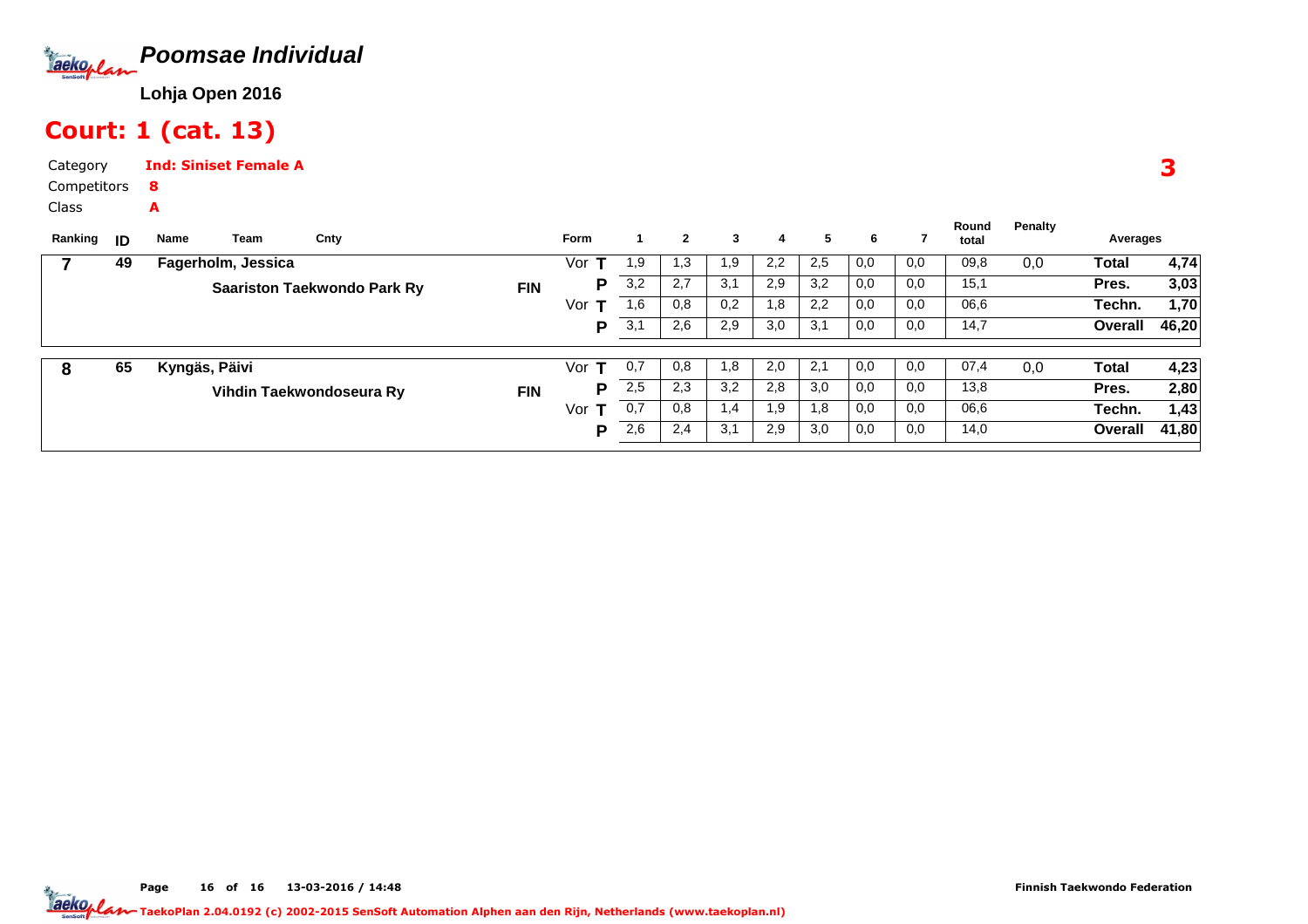

### Court: 2 (cat. 1)

Category CompetitorsInd: Ilves vihreät A5A

Class

| Ranking      | ID | Cnty<br>Name<br>Team         |            | Form     | $\blacktriangleleft$ | $\mathbf{2}$ | 3   | $\overline{4}$ | 5   | 6   | $\overline{7}$ | Round<br>total | Penalty | Averages     |       |
|--------------|----|------------------------------|------------|----------|----------------------|--------------|-----|----------------|-----|-----|----------------|----------------|---------|--------------|-------|
|              | 10 | Lehti, Leo                   |            | Vor $T$  | 2,1                  | 3,0          | 2,6 | 0,0            | 0,0 | 0,0 | 0,0            | 07,7           | 0,0     | <b>Total</b> | 5,49  |
|              |    | <b>Espoo Hwarang Team Ry</b> | <b>FIN</b> | Р        | 3,4                  | 3,2          | 3,2 | 0,0            | 0,0 | 0,0 | 0,0            | 09,8           |         | Pres.        | 3,17  |
|              |    |                              |            | Vor<br>т | $\overline{2,1}$     | 2,3          | 1,8 | 0,0            | 0,0 | 0,0 | 0,0            | 06,2           |         | Techn.       | 2,32  |
|              |    |                              |            | Р        | 3,3                  | 2,9          | 3,0 | 0,0            | 0,0 | 0,0 | 0,0            | 09,2           |         | Overall      | 32,90 |
| $\mathbf{2}$ | 1  | Ilola, Nella                 |            | Vor<br>T | 2,3                  | 2,6          | 2,6 | 0,0            | 0,0 | 0,0 | 0,0            | 07,5           | 0,0     | <b>Total</b> | 5,31  |
|              |    | <b>Budokwai Taekwondo</b>    | <b>FIN</b> | Р        | 3,2                  | 2,9          | 3,1 | 0,0            | 0,0 | 0,0 | 0,0            | 09,2           |         | Pres.        | 3,05  |
|              |    |                              |            | Vor<br>т | $\overline{1,8}$     | 2,4          | 1,9 | 0,0            | 0,0 | 0,0 | 0,0            | 06,1           |         | Techn.       | 2,27  |
|              |    |                              |            | Р        | 3,0                  | 3,1          | 3,0 | 0,0            | 0,0 | 0,0 | 0,0            | 09,1           |         | Overall      | 31,90 |
| $\mathbf{3}$ | 75 | Erkhov, Elisei               |            | Vor<br>т | 2,6                  | 2,1          | 1,6 | 0,0            | 0,0 | 0,0 | 0,0            | 06,3           | 0,0     | <b>Total</b> | 5,28  |
|              |    | Porin Taekwondoseura ry      | <b>FIN</b> | Р        | $\overline{3,2}$     | 3,1          | 2,8 | 0,0            | 0,0 | 0,0 | 0,0            | 09,1           |         | Pres.        | 3,01  |
|              |    |                              |            | Т<br>Vor | $\overline{2,2}$     | 2,7          | 2,4 | 0,0            | 0,0 | 0,0 | 0,0            | 07,3           |         | Techn.       | 2,27  |
|              |    |                              |            | P        | $\overline{2,7}$     | 3,1          | 3,2 | 0,0            | 0,0 | 0,0 | 0,0            | 09,0           |         | Overall      | 31,70 |
| 4            | 35 | Grewall, Sonia               |            | Vor<br>т | 2,1                  | 2,2          | 2,0 | 0,0            | 0,0 | 0,0 | 0,0            | 06,3           | 0,0     | <b>Total</b> | 5,16  |
|              |    | <b>Malmin Taekwondo Ry</b>   | <b>FIN</b> | Р        | 3,1                  | 3,0          | 2,9 | 0,0            | 0,0 | 0,0 | 0,0            | 09,0           |         | Pres.        | 3,05  |
|              |    |                              |            | Vor<br>т | 2,2                  | 2,3          | 1,9 | 0,0            | 0,0 | 0,0 | 0,0            | 06,4           |         | Techn.       | 2,11  |
|              |    |                              |            | Р        | $\overline{3,2}$     | 3,1          | 3,0 | 0,0            | 0,0 | 0,0 | 0,0            | 09,3           |         | Overall      | 31,00 |
| 5            | 76 | Hirsivaara, Emilia           |            | Vor<br>Т | 1,9                  | 2,2          | 1,9 | 0,0            | 0,0 | 0,0 | 0,0            | 06,0           | 0,0     | <b>Total</b> | 4,71  |
|              |    | <b>Mudo Ry</b>               | <b>FIN</b> | P        | 2,9                  | 3,1          | 2,8 | 0,0            | 0,0 | 0,0 | 0,0            | 08,8           |         | Pres.        | 2,85  |
|              |    |                              |            | Vor<br>т | 1,4                  | 2,0          | 1,8 | 0,0            | 0,0 | 0,0 | 0,0            | 05,2           |         | Techn.       | 1,87  |
|              |    |                              |            | Р        | 2,8                  | 2,8          | 2,7 | 0,0            | 0,0 | 0,0 | 0,0            | 08,3           |         | Overall      | 28,30 |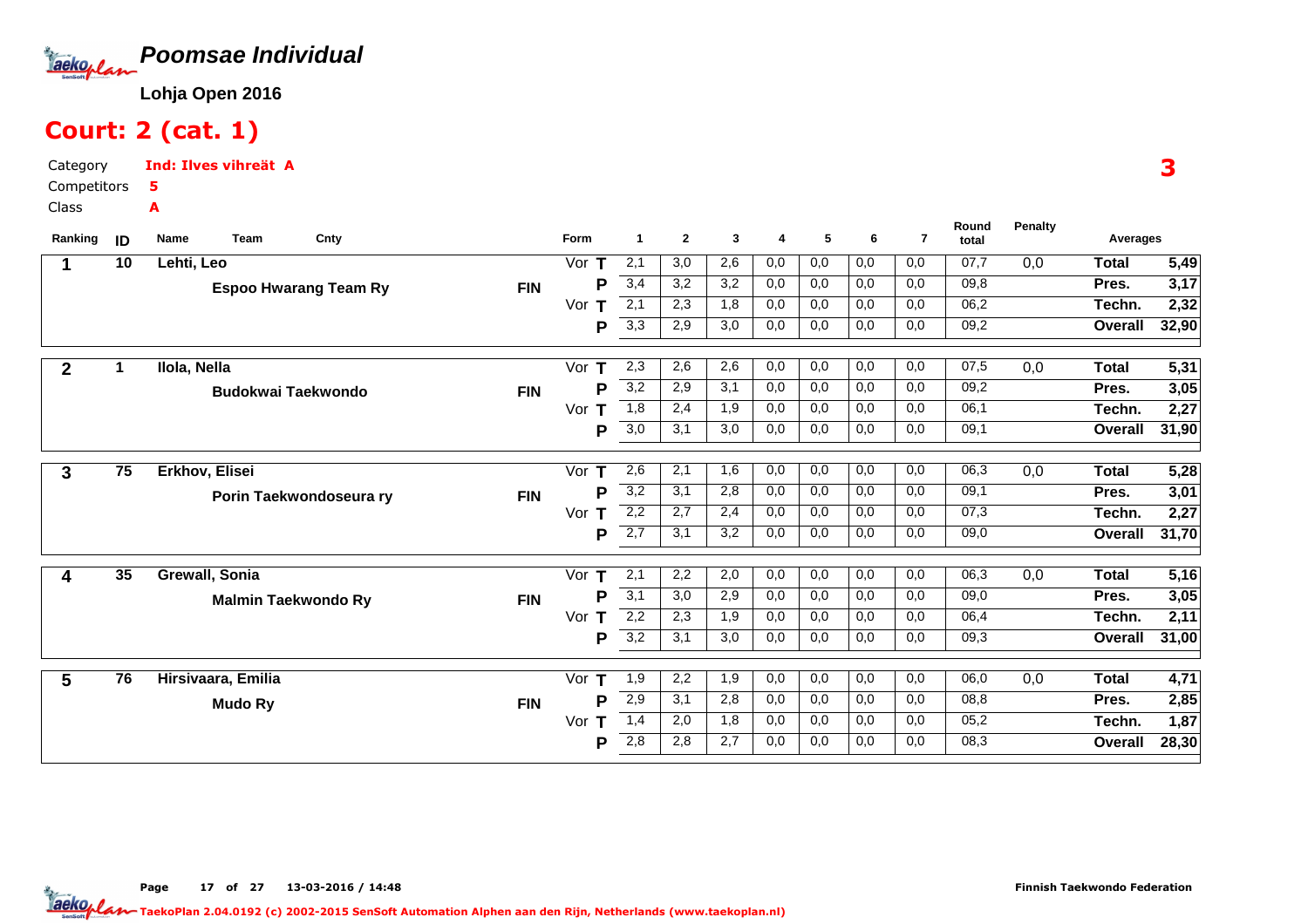

### Court: 2 (cat. 2)

A

Category CompetitorsInd: Ilves keltaiset A7

Class

| Ranking        | ID | Team<br>Cnty<br>Name               |            | Form     | $\blacktriangleleft$ | $\mathbf{2}$     | 3                | 4   | 5   | 6   | $\overline{7}$ | Round<br>total | <b>Penalty</b> | Averages       |       |
|----------------|----|------------------------------------|------------|----------|----------------------|------------------|------------------|-----|-----|-----|----------------|----------------|----------------|----------------|-------|
|                | 78 | Lainesta, Iris                     |            | Vor $T$  | 2,3                  | 2,4              | 2,6              | 0,0 | 0,0 | 0,0 | 0,0            | 07,3           | 0,0            | <b>Total</b>   | 5,59  |
|                |    | <b>Mudo Ry</b>                     | <b>FIN</b> | P        | 3,2                  | 3,3              | 2,9              | 0,0 | 0,0 | 0,0 | 0,0            | 09,4           |                | Pres.          | 3,18  |
|                |    |                                    |            | Vor<br>т | 2,3                  | 2,3              | 2,6              | 0,0 | 0,0 | 0,0 | 0,0            | 07,2           |                | Techn.         | 2,41  |
|                |    |                                    |            | P        | 3,3                  | 3,3              | 3,1              | 0,0 | 0,0 | 0,0 | 0,0            | 09,7           |                | Overall        | 33,60 |
|                |    |                                    |            |          |                      |                  |                  |     |     |     |                |                |                |                |       |
| $\overline{2}$ | 30 | Torppa, liris                      |            | Vor<br>T | 2,5                  | 2,1              | 2,5              | 0,0 | 0,0 | 0,0 | 0,0            | 07,1           | 0,0            | <b>Total</b>   | 5,35  |
|                |    | Klaukkalan Tae Kwon Do Ry          | <b>FIN</b> | P        | 3,3                  | 3,0              | 3,3              | 0,0 | 0,0 | 0,0 | 0,0            | 09,6           |                | Pres.          | 3,20  |
|                |    |                                    |            | Vor<br>т | 2,2                  | $\overline{1,7}$ | $\overline{1,9}$ | 0,0 | 0,0 | 0,0 | 0,0            | 05,8           |                | Techn.         | 2,15  |
|                |    |                                    |            | Þ        | 3,4                  | 2,9              | 3,3              | 0,0 | 0,0 | 0,0 | 0,0            | 09,6           |                | Overall        | 32,10 |
|                |    |                                    |            |          |                      |                  |                  |     |     |     |                |                |                |                |       |
| 3              | 14 | Punaganti, Aniish                  |            | Vor $T$  | 1,7                  | 2,2              | 2,1              | 0,0 | 0,0 | 0,0 | 0,0            | 06,0           | 0,0            | <b>Total</b>   | 5,12  |
|                |    | <b>Espoo Hwarang Team Ry</b>       | <b>FIN</b> | P        | 2,8                  | 3,0              | 3,4              | 0,0 | 0,0 | 0,0 | 0,0            | 09,2           |                | Pres.          | 3,07  |
|                |    |                                    |            | Vor $T$  | $\overline{2,1}$     | 2,3              | 1,9              | 0,0 | 0,0 | 0,0 | 0,0            | 06,3           |                | Techn.         | 2,05  |
|                |    |                                    |            | P        | 3,0                  | $\overline{3,0}$ | $\overline{3,2}$ | 0,0 | 0,0 | 0,0 | 0,0            | 09,2           |                | <b>Overall</b> | 30,70 |
| 4              | 38 | Hyvärinen, Anton                   |            | T<br>Vor | 2,2                  | 2,3              | 2,0              | 0,0 | 0,0 | 0,0 | 0,0            | 06,5           | 0,0            | <b>Total</b>   | 5,12  |
|                |    |                                    | <b>FIN</b> | P        | 2,8                  | 3,1              | 2,8              | 0,0 | 0,0 | 0,0 | 0,0            | 08,7           |                | Pres.          | 2,93  |
|                |    | <b>Mudo Ry</b>                     |            | Vor $T$  | 2,3                  | 2,3              | 2,0              | 0,0 | 0,0 | 0,0 | 0,0            | 06,6           |                | Techn.         | 2,19  |
|                |    |                                    |            | P        | 2,9                  | 3,2              | 2,8              | 0,0 | 0,0 | 0,0 | 0,0            | 08,9           |                | Overall        | 30,70 |
|                |    |                                    |            |          |                      |                  |                  |     |     |     |                |                |                |                |       |
| 5              | 51 | Nygren, Erika                      |            | Vor $T$  | 2,4                  | 1,9              | 2,3              | 0,0 | 0,0 | 0,0 | 0,0            | 06,6           | 0,0            | <b>Total</b>   | 5,10  |
|                |    | <b>Saariston Taekwondo Park Ry</b> | <b>FIN</b> | P        | 3,2                  | 2,9              | 3,1              | 0,0 | 0,0 | 0,0 | 0,0            | 09,2           |                | Pres.          | 2,98  |
|                |    |                                    |            | Vor $T$  | $\overline{2,1}$     | 2,0              | 2,0              | 0,0 | 0,0 | 0,0 | 0,0            | 06,1           |                | Techn.         | 2,11  |
|                |    |                                    |            | P        | $\overline{2,9}$     | 2,9              | 2,9              | 0,0 | 0,0 | 0,0 | 0,0            | 08,7           |                | Overall        | 30,60 |
|                |    |                                    |            |          |                      |                  |                  |     |     |     |                |                |                |                |       |
| 6              | 39 | Hyvärinen, Sara                    |            | Vor $T$  | 1,9                  | 2,2              | 2,1              | 0,0 | 0,0 | 0,0 | 0,0            | 06,2           | 0,0            | <b>Total</b>   | 5,04  |
|                |    | <b>Mudo Ry</b>                     | <b>FIN</b> | Р        | 2,9                  | 2,9              | 3,0              | 0,0 | 0,0 | 0,0 | 0,0            | 08,8           |                | Pres.          | 2,96  |
|                |    |                                    |            | Vor $T$  | 1,8                  | 2,4              | 2,0              | 0,0 | 0,0 | 0,0 | 0,0            | 06,2           |                | Techn.         | 2,07  |
|                |    |                                    |            | Р        | 3,1                  | 2,9              | 3,0              | 0,0 | 0,0 | 0,0 | 0,0            | 09,0           |                | Overall        | 30,20 |

Page 18 of 27 13-03-2016 / 14:48 18 of 27 13-03-2016 / 14:4

Finnish Taekwondo Federation

3

TaekoPlan 2.04.0192 (c) 2002-2015 SenSoft Automation Alphen aan den Rijn, Netherlands (www.taekoplan.nl)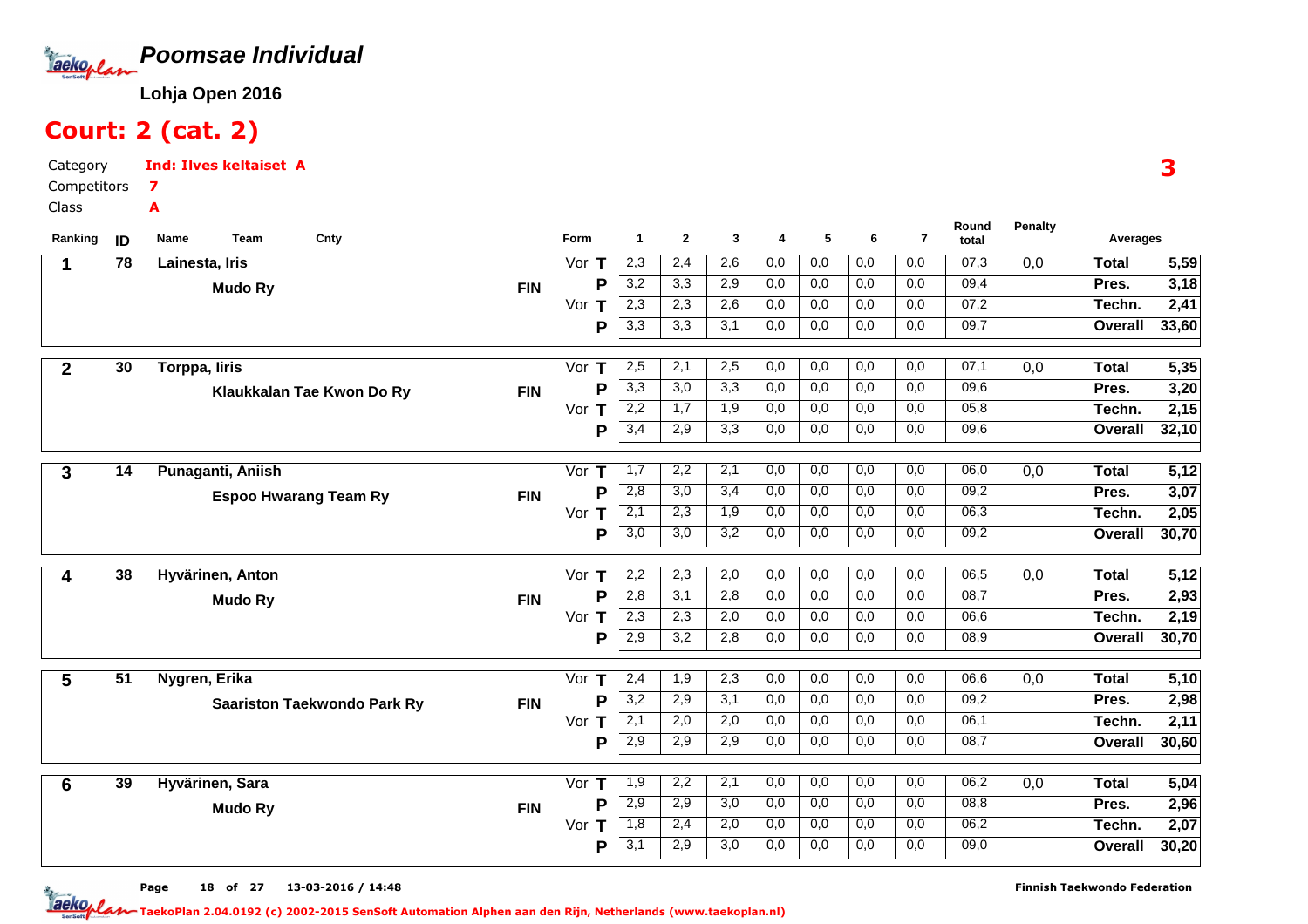

### Court: 2 (cat. 3)

A

Category CompetitorsInd: Ilves keltaiset A7

Class

| Ranking | ID | Name         | Team    | Cnty |            | Form |     |                  |     |     |     | O   |          | Round<br>total | Penalty | Averages     |       |
|---------|----|--------------|---------|------|------------|------|-----|------------------|-----|-----|-----|-----|----------|----------------|---------|--------------|-------|
|         | 77 | Kataja, Aino |         |      |            | Vor  | 2,0 |                  | 1.9 | 0,0 | 0,0 | 0,0 | $_{0,0}$ | 05,6           | 0,0     | <b>Total</b> | 4,45  |
|         |    |              | Mudo Ry |      | <b>FIN</b> |      | 2,9 | 27<br><u>.</u>   | 2,7 | 0.0 | 0,0 | 0,0 | 0,0      | 08,3           |         | Pres.        | 2,75  |
|         |    |              |         |      |            | Vor  | 1,9 |                  | 1.6 | 0,0 | 0,0 | 0,0 | 0,0      | 04,6           |         | Techn.       | ∫70,، |
|         |    |              |         |      |            |      | 2,8 | ົາ 7<br><u>.</u> | 2.7 | 0.0 | 0,0 | 0,0 | 0,0      | 08,2           |         | Overall      | 26,70 |
|         |    |              |         |      |            |      |     |                  |     |     |     |     |          |                |         |              |       |

3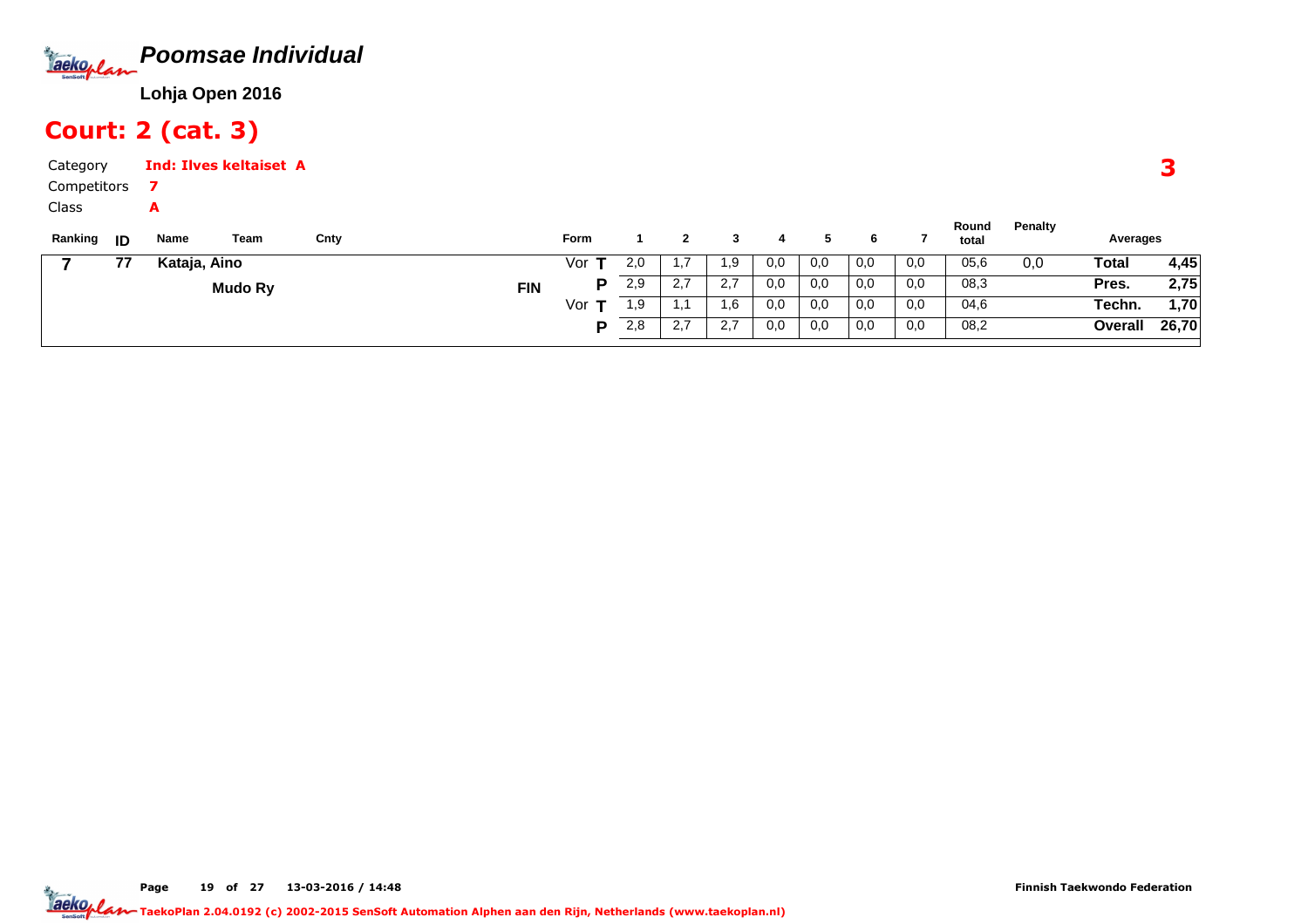

### Court: 2 (cat. 3)

Category CompetitorsClassInd: Ilves siniset A5A

| Ranking      | ID | Team<br>Cnty<br>Name         |            | Form     | -1               | $\mathbf{2}$ | 3   | 4   | 5   | 6   | $\overline{7}$ | Round<br>total | <b>Penalty</b> | Averages       |       |
|--------------|----|------------------------------|------------|----------|------------------|--------------|-----|-----|-----|-----|----------------|----------------|----------------|----------------|-------|
|              | 8  | Knutsson, Mia                |            | Vor<br>т | 3,0              | 2,8          | 2,8 | 0,0 | 0,0 | 0,0 | 0,0            | 08,6           | 0,0            | Total          | 6,18  |
|              |    | <b>Espoo Hwarang Team Ry</b> | <b>FIN</b> | P        | 3,3              | 3,6          | 3,6 | 0,0 | 0,0 | 0,0 | 0,0            | 10,5           |                | Pres.          | 3,51  |
|              |    |                              |            | Vor      | 2,5              | 2,9          | 2,0 | 0,0 | 0,0 | 0,0 | 0,0            | 07,4           |                | Techn.         | 2,67  |
|              |    |                              |            | P        | 3,2              | 3,9          | 3,5 | 0,0 | 0,0 | 0,0 | 0,0            | 10,6           |                | Overall        | 37,10 |
|              |    |                              |            |          |                  |              |     |     |     |     |                |                |                |                |       |
| $\mathbf{2}$ | 69 | Järvenpää, Joonas            |            | Vor $T$  | 2,4              | 3,1          | 2,1 | 0,0 | 0,0 | 0,0 | 0,0            | 07,6           | 0,0            | Total          | 6,13  |
|              |    | Porin Taekwondoseura ry      | <b>FIN</b> | P        | 3,1              | 3,8          | 3,6 | 0,0 | 0,0 | 0,0 | 0,0            | 10,5           |                | Pres.          | 3,55  |
|              |    |                              |            | Vor<br>т | 2,8              | 2,8          | 2,3 | 0,0 | 0,0 | 0,0 | 0,0            | 07,9           |                | Techn.         | 2,58  |
|              |    |                              |            | P        | 3,3              | 3,8          | 3,7 | 0,0 | 0,0 | 0,0 | 0,0            | 10,8           |                | Overall        | 36,80 |
| 3            | 17 | Uuskoski, Patricia           |            | Vor $T$  | 2,7              | 2,6          | 2,3 | 0,0 | 0,0 | 0,0 | 0,0            | 07,6           | 0,0            | Total          | 5,70  |
|              |    | <b>Espoo Hwarang Team Ry</b> | <b>FIN</b> | Р        | 3,0              | 3,4          | 3,4 | 0,0 | 0,0 | 0,0 | 0,0            | 09,8           |                | Pres.          | 3,25  |
|              |    |                              |            | Vor $T$  | 2,5              | 2,8          | 1,8 | 0,0 | 0,0 | 0,0 | 0,0            | 07,1           |                | Techn.         | 2,45  |
|              |    |                              |            | P        | $\overline{3,2}$ | 3,3          | 3,2 | 0,0 | 0,0 | 0,0 | 0,0            | 09,7           |                | Overall        | 34,20 |
|              |    |                              |            |          |                  |              |     |     |     |     |                |                |                |                |       |
| 4            | 66 | Nuolioja, Hilla              |            | Т<br>Vor | 2,4              | 2,8          | 2,3 | 0,0 | 0,0 | 0,0 | 0,0            | 07,5           | 0,0            | Total          | 5,60  |
|              |    | Vihdin Taekwondoseura Ry     | <b>FIN</b> | P        | 3,0              | 3,3          | 3,5 | 0,0 | 0,0 | 0,0 | 0,0            | 09,8           |                | Pres.          | 3,22  |
|              |    |                              |            | Vor<br>т | 2,4              | 2,5          | 1,9 | 0,0 | 0,0 | 0,0 | 0,0            | 06,8           |                | Techn.         | 2,38  |
|              |    |                              |            | P        | 3,1              | 3,1          | 3,3 | 0,0 | 0,0 | 0,0 | 0,0            | 09,5           |                | <b>Overall</b> | 33,60 |
|              |    |                              |            |          |                  |              |     |     |     |     |                |                |                |                |       |
| 5            | 48 | <b>Rinne, Eelis</b>          |            | Vor<br>T | 2,8              | 2,3          | 2,3 | 0,0 | 0,0 | 0,0 | 0,0            | 07,4           | 0,0            | Total          | 5,00  |
|              |    | Rauman Taekwondo Ry          | <b>FIN</b> | P        | 2,8              | 3,1          | 3,3 | 0,0 | 0,0 | 0,0 | 0,0            | 09,2           |                | Pres.          | 2,90  |
|              |    |                              |            | Vor<br>т | 2,0              | 2,0          | 1,2 | 0,0 | 0,0 | 0,0 | 0,0            | 05,2           |                | Techn.         | 2,10  |
|              |    |                              |            | Р        | 2,7              | 2,8          | 2,7 | 0,0 | 0,0 | 0,0 | 0,0            | 08,2           |                | Overall        | 30,00 |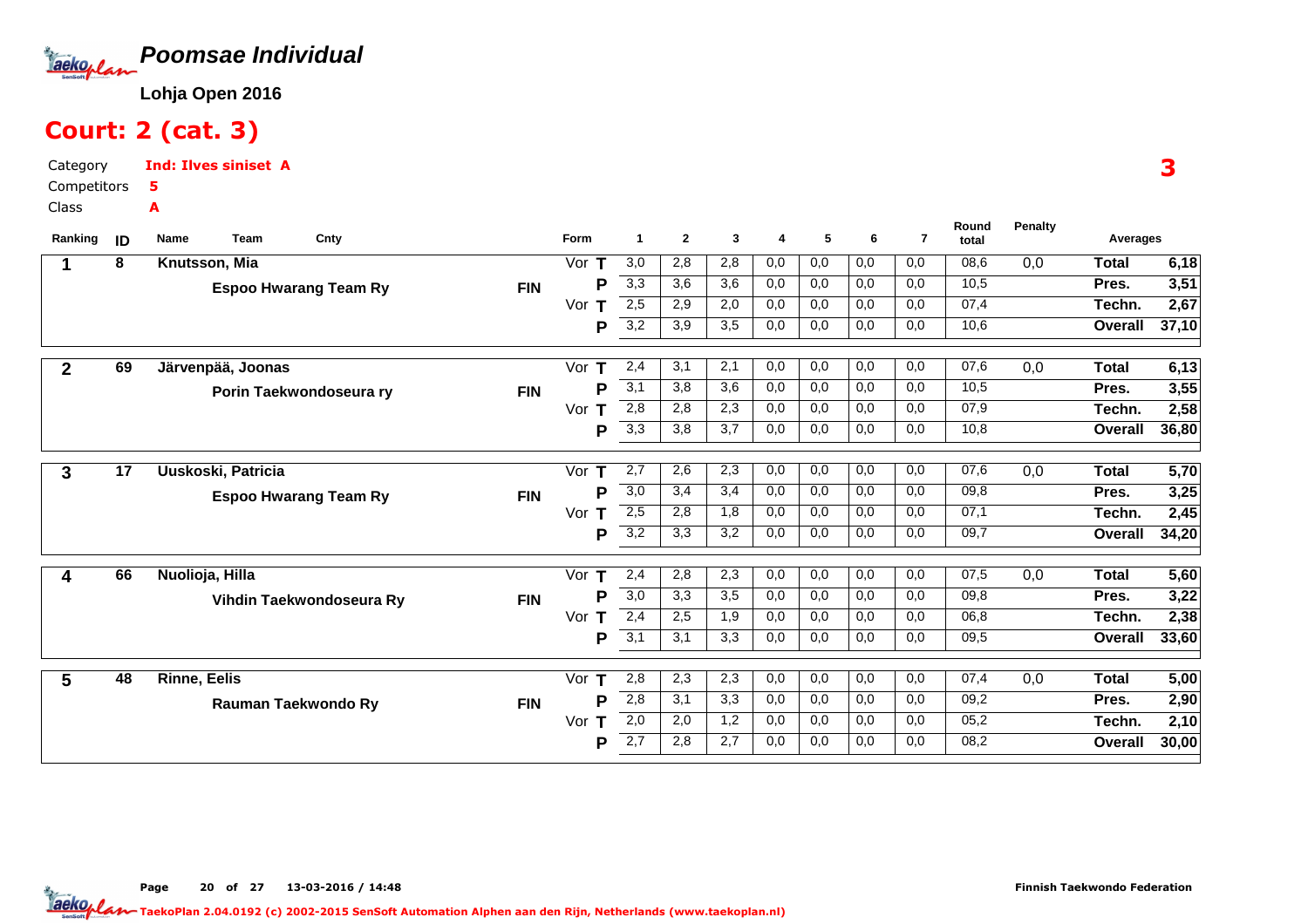

### Court: 2 (cat. 4)

A

Category CompetitorsInd: Ilves pun-musta A2

Class

| Ranking | ID | Team<br>Name      | Cnty                         |            | <b>Form</b> |     | $\mathbf{2}$ | 3   | 4   | 5   | 6   |     | Round<br>total | Penalty | Averages |       |
|---------|----|-------------------|------------------------------|------------|-------------|-----|--------------|-----|-----|-----|-----|-----|----------------|---------|----------|-------|
|         | 13 | Punaganti, Pranav |                              |            | Vor         | 2,3 | 2,3          | 2,2 | 0,0 | 0,0 | 0,0 | 0,0 | 06,8           | 0,0     | Total    | 5,75  |
|         |    |                   | <b>Espoo Hwarang Team Ry</b> | <b>FIN</b> | P           | 3,4 | 3,1          | 3,4 | 0,0 | 0,0 | 0,0 | 0,0 | 09,9           |         | Pres.    | 3,33  |
|         |    |                   |                              |            | Vor         | 2,1 | 3,0          | 2,6 | 0,0 | 0,0 | 0,0 | 0,0 | 07,7           |         | Techn.   | 2,42  |
|         |    |                   |                              |            | P           | 3,4 | 3,2          | 3,5 | 0,0 | 0,0 | 0,0 | 0,0 | 10,1           |         | Overall  | 34,50 |
|         |    |                   |                              |            |             |     |              |     |     |     |     |     |                |         |          |       |
|         | 46 | Liang, Olli       |                              |            | Vor         | 2,3 | 2,4          | 2,6 | 0.0 | 0,0 | 0.0 | 0,0 | 07,3           | 0,0     | Total    | 5,69  |
|         |    |                   | Rauman Taekwondo Ry          | <b>FIN</b> | P           | 3,2 | 3,1          | 3,6 | 0,0 | 0,0 | 0,0 | 0,0 | 09,9           |         | Pres.    | 3,31  |
|         |    |                   |                              |            | Vor         | 2,3 | 2,3          | 2,4 | 0,0 | 0,0 | 0,0 | 0,0 | 07,0           |         | Techn.   | 2,38  |
|         |    |                   |                              |            | P           | 3,1 | 3,2          | 3,7 | 0,0 | 0,0 | 0,0 | 0,0 | 10,0           |         | Overall  | 34,20 |

3

Page 21 of 27 13-03-2016 / 14:48 21 of 27 13-03-2016 / 14:4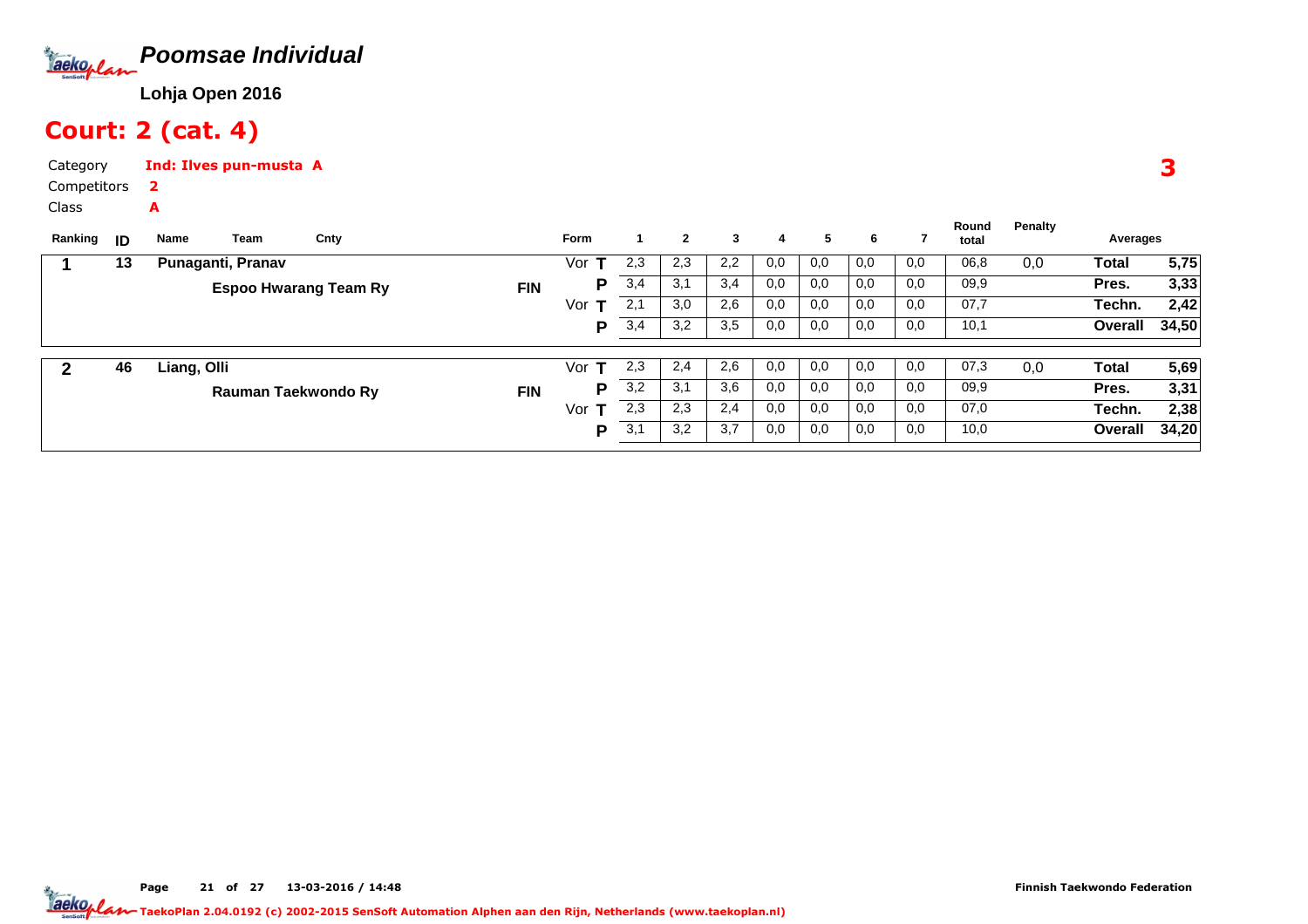

### Court: 2 (cat. 8)

Category CompetitorsInd: Keltaiset A3A

Class

| Ranking      | ID | Name            | Team | Cnty                                       | Form     |     | $\mathbf{2}$ | 3   | 4   | 5   | 6   |     | Round<br>total | <b>Penalty</b> | Averages |       |
|--------------|----|-----------------|------|--------------------------------------------|----------|-----|--------------|-----|-----|-----|-----|-----|----------------|----------------|----------|-------|
|              | 88 | Koivisto, Mirle |      |                                            | т<br>Vor | 2,4 | 2,8          | 2,8 | 0,0 | 0,0 | 0,0 | 0,0 | 08,0           | 0,0            | Total    | 5,68  |
|              |    | <b>Mudo Ry</b>  |      | <b>FIN</b>                                 | P        | 3,1 | 3,2          | 3,1 | 0,0 | 0,0 | 0,0 | 0,0 | 09,4           |                | Pres.    | 3,08  |
|              |    |                 |      |                                            | Vor      | 2,4 | 2,8          | 2,4 | 0,0 | 0,0 | 0,0 | 0,0 | 07,6           |                | Techn.   | 2,60  |
|              |    |                 |      |                                            | P        | 3,0 | 3,1          | 3,0 | 0,0 | 0,0 | 0,0 | 0,0 | 09,1           |                | Overall  | 34,10 |
| $\mathbf{2}$ | 40 | Hyvärinen, Timo |      |                                            | Vor<br>т | 2,4 | 2,6          | 2,7 | 0,0 | 0,0 | 0,0 | 0,0 | 07,7           | 0,0            | Total    | 5,30  |
|              |    |                 |      |                                            | D        |     |              |     |     |     |     |     |                |                |          |       |
|              |    | <b>Mudo Ry</b>  |      | <b>FIN</b>                                 |          | 2,9 | 3,1          | 2,8 | 0,0 | 0,0 | 0,0 | 0,0 | 08,8           |                | Pres.    | 2,88  |
|              |    |                 |      |                                            | Vor<br>т | 2,5 | 2,3          | 2,0 | 0,0 | 0,0 | 0,0 | 0,0 | 06,8           |                | Techn.   | 2,42  |
|              |    |                 |      |                                            | P        | 2,9 | 2,9          | 2,7 | 0,0 | 0,0 | 0,0 | 0,0 | 08,5           |                | Overall  | 31,80 |
|              |    |                 |      |                                            |          |     |              |     |     |     |     |     |                |                |          |       |
| 3            | 11 | Neuvonen, Emma  |      |                                            | Vor<br>т | 2,5 | 2,7          | 2,4 | 0,0 | 0,0 | 0,0 | 0,0 | 07,6           | 0,0            | Total    | 5,20  |
|              |    |                 |      | <b>FIN</b><br><b>Espoo Hwarang Team Ry</b> | D        | 2,8 | 3,0          | 2,6 | 0,0 | 0,0 | 0,0 | 0,0 | 08,4           |                | Pres.    | 2,80  |
|              |    |                 |      |                                            | Vor<br>т | 2,3 | 2,4          | 2,1 | 0,0 | 0,0 | 0,0 | 0,0 | 06,8           |                | Techn.   | 2,40  |
|              |    |                 |      |                                            | P        | 2,9 | 2,8          | 2,7 | 0,0 | 0,0 | 0,0 | 0,0 | 08,4           |                | Overall  | 31,20 |

3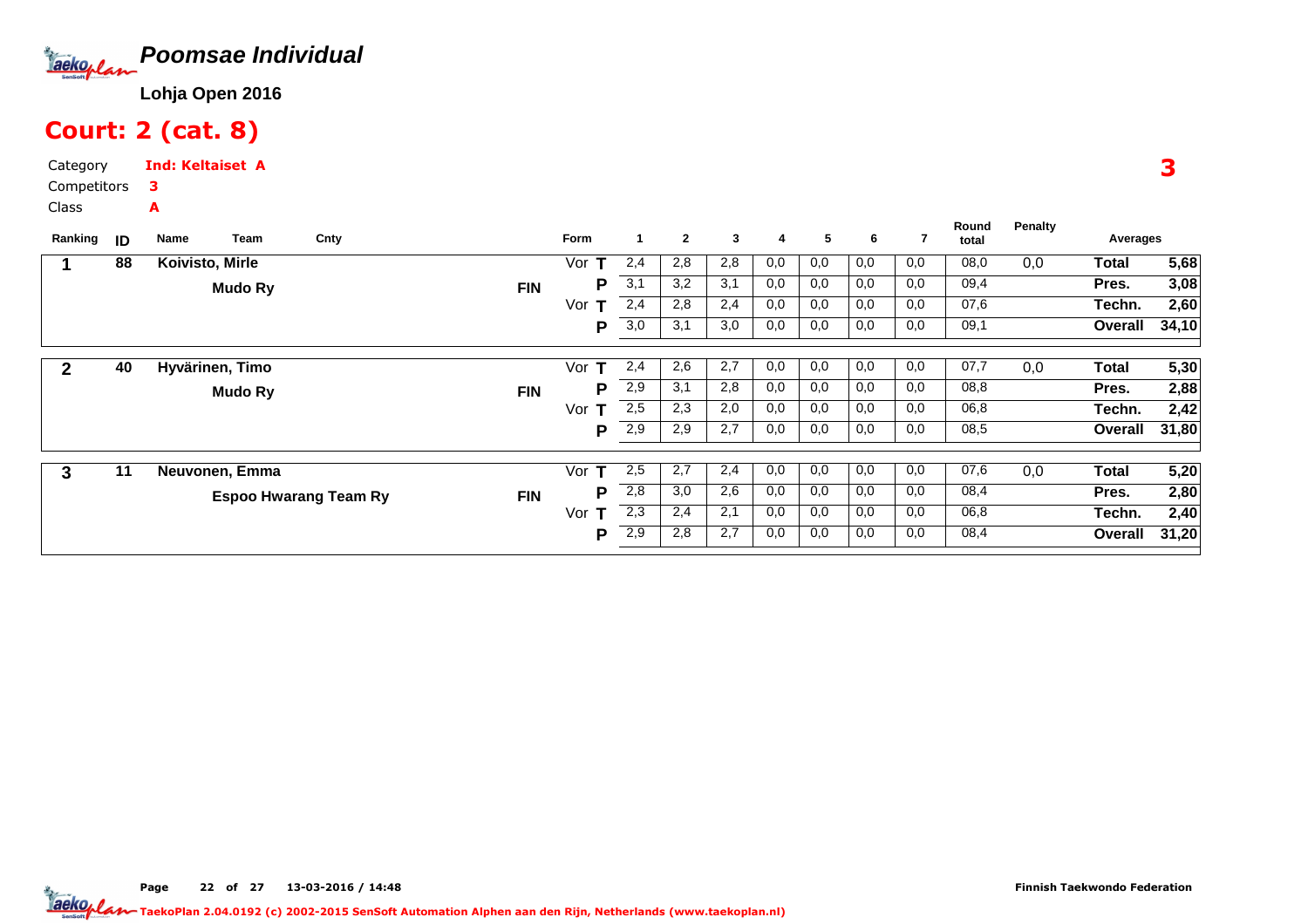

# Court: 2 (cat. 9)

A

Category CompetitorsInd: Vihreät Male A3

Class

| Ranking | ID | Cnty<br>Team<br>Name        |            | <b>Form</b> |     | $\mathbf{2}$ | 3   | 4   | 5   | 6   | 7   | Round<br>total | Penalty | Averages |       |
|---------|----|-----------------------------|------------|-------------|-----|--------------|-----|-----|-----|-----|-----|----------------|---------|----------|-------|
|         | 58 | Alilehto, Jussi             |            | Vor<br>т    | 2,4 | 3,0          | 3,0 | 0,0 | 0,0 | 0,0 | 0,0 | 08,4           | 0,0     | Total    | 6,09  |
|         |    | Vihdin Taekwondoseura Ry    | <b>FIN</b> | P           | 3,2 | 3,3          | 3,3 | 0,0 | 0,0 | 0,0 | 0,0 | 09,8           |         | Pres.    | 3,27  |
|         |    |                             |            | Vor         | 2,6 | 2,9          | 3,0 | 0,0 | 0,0 | 0,0 | 0,0 | 08,5           |         | Techn.   | 2,81  |
|         |    |                             |            | Р           | 3,3 | 3,2          | 3,3 | 0,0 | 0,0 | 0,0 | 0,0 | 09,8           |         | Overall  | 36,50 |
|         |    |                             |            |             |     |              |     |     |     |     |     |                |         |          |       |
| 2       | 24 | Halenius, Eero              |            | Vor<br>т    | 2,5 | 2,9          | 2,6 | 0,0 | 0,0 | 0,0 | 0,0 | 08,0           | 0,0     | Total    | 5,71  |
|         |    | Klaukkalan Tae Kwon Do Ry   | <b>FIN</b> | P           | 3,0 | 3,2          | 3,2 | 0,0 | 0,0 | 0,0 | 0,0 | 09,4           |         | Pres.    | 3,11  |
|         |    |                             |            | Vor<br>т    | 2,3 | 2,7          | 2,6 | 0,0 | 0,0 | 0,0 | 0,0 | 07,6           |         | Techn.   | 2,60  |
|         |    |                             |            | P           | 3,1 | 3,1          | 3,1 | 0,0 | 0,0 | 0,0 | 0,0 | 09,3           |         | Overall  | 34,30 |
|         |    |                             |            |             |     |              |     |     |     |     |     |                |         |          |       |
| 3       | 21 | Kilpeläinen, Jarkko         |            | т<br>Vor    | 2,4 | 3,0          | 3,2 | 0,0 | 0,0 | 0,0 | 0,0 | 08,6           | 0,0     | Total    | 5,70  |
|         |    | Helsingin Taekwondoseura Ry | <b>FIN</b> | Р           | 3,0 | 3,1          | 3,0 | 0,0 | 0,0 | 0,0 | 0,0 | 09,1           |         | Pres.    | 3,01  |
|         |    |                             |            | Vor<br>т    | 2,3 | 2,5          | 2,7 | 0,0 | 0,0 | 0,0 | 0,0 | 07,5           |         | Techn.   | 2,69  |
|         |    |                             |            | P           | 3,0 | 3,0          | 3,0 | 0,0 | 0,0 | 0,0 | 0,0 | 09,0           |         | Overall  | 34,20 |
|         |    |                             |            |             |     |              |     |     |     |     |     |                |         |          |       |

3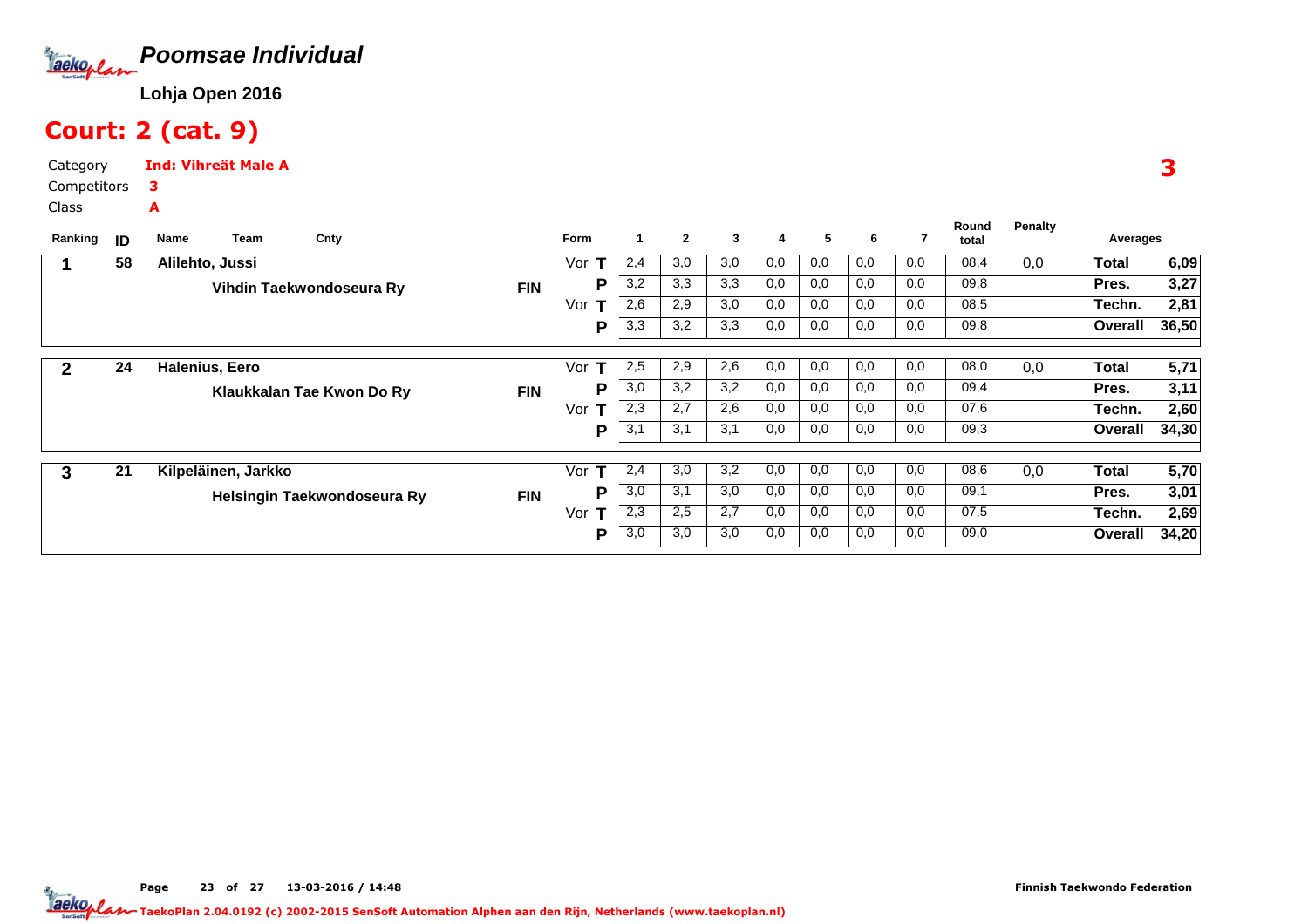

### Court: 2 (cat. 10)

Category CompetitorsInd: Siniset Male A4A

Class

| Ranking      | ID | Name | Team                   | Cnty                       |            | Form     | $\mathbf 1$      | $\mathbf{2}$ | 3   | 4   | 5   | 6   | 7   | Round<br>total | <b>Penalty</b> | Averages     |       |
|--------------|----|------|------------------------|----------------------------|------------|----------|------------------|--------------|-----|-----|-----|-----|-----|----------------|----------------|--------------|-------|
|              | 29 |      | <b>Torppa, Elias</b>   |                            |            | Vor      | 2,1              | 2,1          | 2,7 | 0,0 | 0,0 | 0,0 | 0,0 | 06,9           | 0,0            | <b>Total</b> | 5,51  |
|              |    |      |                        | Klaukkalan Tae Kwon Do Ry  | <b>FIN</b> | P        | 3,0              | 3,2          | 3,2 | 0,0 | 0,0 | 0,0 | 0,0 | 09,4           |                | Pres.        | 3,18  |
|              |    |      |                        |                            |            | Vor<br>т | 2,2              | 2,2          | 2,7 | 0,0 | 0,0 | 0,0 | 0,0 | 07,1           |                | Techn.       | 2,33  |
|              |    |      |                        |                            |            | P        | 3,0              | 3,3          | 3,4 | 0,0 | 0,0 | 0,0 | 0,0 | 09,7           |                | Overall      | 33,10 |
| $\mathbf{2}$ | 25 |      | Käyhty, Samu           |                            |            | Vor      | 2,5              | 2,2          | 2,5 | 0,0 | 0,0 | 0,0 | 0,0 | 07,2           | 0,0            | Total        | 5,50  |
|              |    |      |                        | Klaukkalan Tae Kwon Do Ry  | <b>FIN</b> | P        | 3,2              | 3,0          | 3,1 | 0,0 | 0,0 | 0,0 | 0,0 | 09,3           |                | Pres.        | 3,11  |
|              |    |      |                        |                            |            | Vor<br>т | 2,2              | 2,4          | 2,5 | 0,0 | 0,0 | 0,0 | 0,0 | 07,1           |                | Techn.       | 2,38  |
|              |    |      |                        |                            |            | Р        | 3,0              | 3,2          | 3,2 | 0,0 | 0,0 | 0,0 | 0,0 | 09,4           |                | Overall      | 33,00 |
| 3            | 36 |      | Isosalo, Mika          |                            |            | Vor      | 2,5              | 2,4          | 2,6 | 0,0 | 0,0 | 0,0 | 0,0 | 07,5           | 0,0            | <b>Total</b> | 5,40  |
|              |    |      |                        | <b>Malmin Taekwondo Ry</b> | <b>FIN</b> | P        | 3,1              | 3,1          | 3,0 | 0,0 | 0,0 | 0,0 | 0,0 | 09,2           |                | Pres.        | 3,03  |
|              |    |      |                        |                            |            | Vor<br>т | 2,2              | 2,2          | 2,3 | 0,0 | 0,0 | 0,0 | 0,0 | 06,7           |                | Techn.       | 2,36  |
|              |    |      |                        |                            |            | Р        | $\overline{3,0}$ | 3,1          | 2,9 | 0,0 | 0,0 | 0,0 | 0,0 | 09,0           |                | Overall      | 32,40 |
| 4            | 56 |      | Mattiniemi, Sami       |                            |            | Vor      | 2,1              | 2,0          | 2,3 | 0,0 | 0,0 | 0,0 | 0,0 | 06,4           | 0,0            | <b>Total</b> | 4,99  |
|              |    |      | <b>Taekwondo Lahti</b> |                            | <b>FIN</b> | P        | 2,9              | 3,1          | 2,9 | 0,0 | 0,0 | 0,0 | 0,0 | 08,9           |                | Pres.        | 2,92  |
|              |    |      |                        |                            |            | Vor      | 1,9              | 2,2          | 1,9 | 0,0 | 0,0 | 0,0 | 0,0 | 06,0           |                | Techn.       | 2,06  |
|              |    |      |                        |                            |            | Р        | 2,8              | 3,0          | 2,8 | 0,0 | 0,0 | 0,0 | 0,0 | 08,6           |                | Overall      | 29,90 |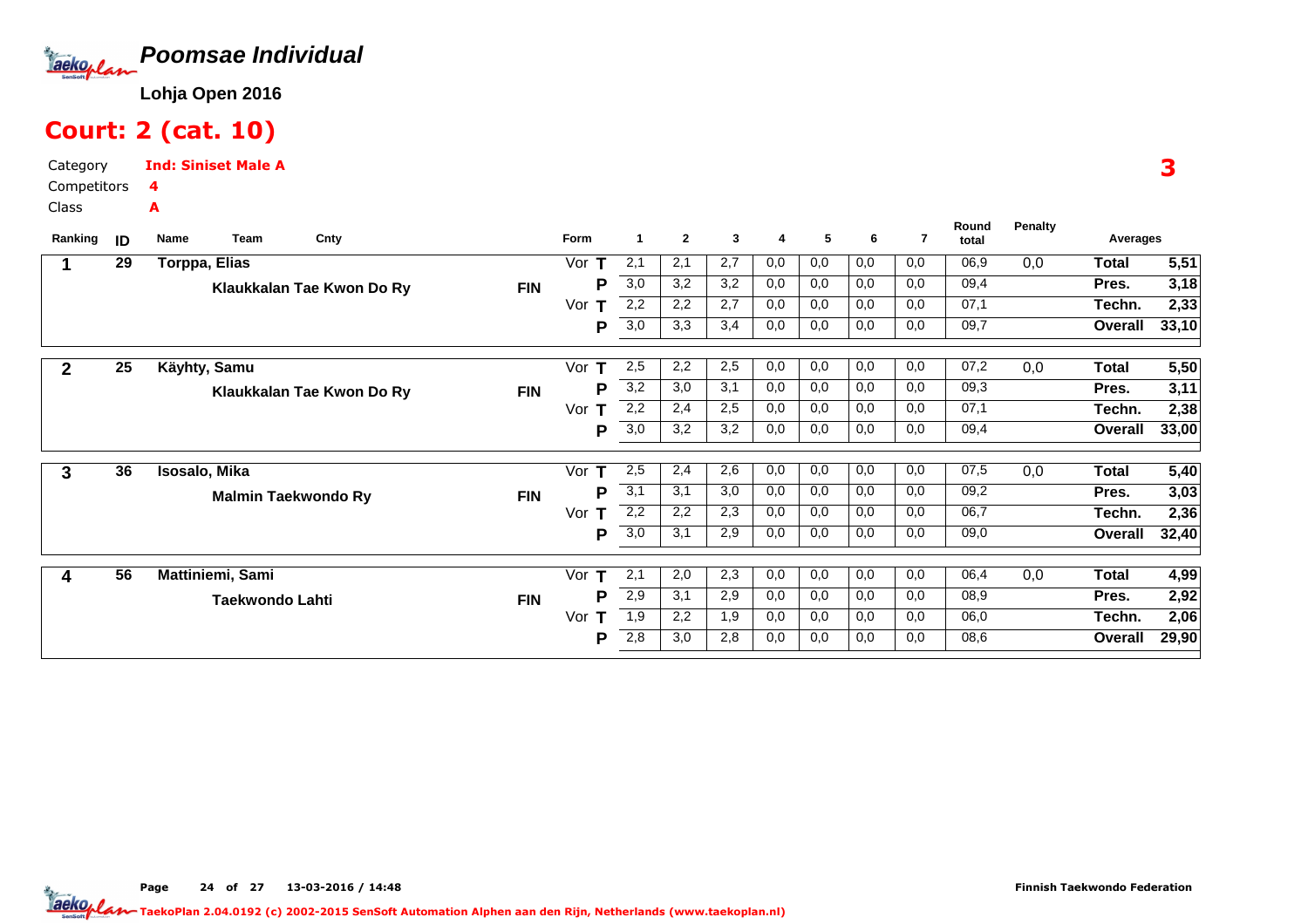

### Court: 2 (cat. 11)

A

Category CompetitorsInd: Puna-mustat Male A5

Class

| Ranking      | ID | Name<br><b>Team</b><br>Cnty  |            | Form     | 1                | $\mathbf{2}$ | 3   | 4   | 5   | 6   | $\overline{7}$ | Round<br>total | <b>Penalty</b> | Averages       |       |
|--------------|----|------------------------------|------------|----------|------------------|--------------|-----|-----|-----|-----|----------------|----------------|----------------|----------------|-------|
|              | 67 | Nuolioja, Otso               |            | Vor      | 3,1              | 2,8          | 3,0 | 0,0 | 0,0 | 0,0 | 0,0            | 08,9           | 0,0            | <b>Total</b>   | 6,25  |
|              |    | Vihdin Taekwondoseura Ry     | <b>FIN</b> | P        | 3,4              | 3,3          | 3,5 | 0,0 | 0,0 | 0,0 | 0,0            | 10,2           |                | Pres.          | 3,38  |
|              |    |                              |            | Vor      | 2,5              | 2,9          | 2,9 | 0,0 | 0,0 | 0,0 | 0,0            | 08,3           |                | Techn.         | 2,87  |
|              |    |                              |            | P        | 3,4              | 3,4          | 3,3 | 0,0 | 0,0 | 0,0 | 0,0            | 10,1           |                | Overall        | 37,50 |
| $\mathbf{2}$ | 37 | Ponkilainen, Mikko           |            | Vor<br>т | 2,7              | 3,1          | 2,6 | 0,0 | 0,0 | 0,0 | 0,0            | 08,4           | 0,0            | <b>Total</b>   | 6,05  |
|              |    | <b>Malmin Taekwondo Ry</b>   | <b>FIN</b> | P        | 3,4              | 3,3          | 3,4 | 0,0 | 0,0 | 0,0 | 0,0            | 10,1           |                | Pres.          | 3,32  |
|              |    |                              |            | Vor<br>т | 2,6              | 2,6          | 2,8 | 0,0 | 0,0 | 0,0 | 0,0            | 08,0           |                | Techn.         | 2,73  |
|              |    |                              |            | P        | 3,4              | 3,1          | 3,3 | 0,0 | 0,0 | 0,0 | 0,0            | 09,8           |                | Overall        | 36,30 |
|              |    |                              |            |          |                  |              |     |     |     |     |                |                |                |                |       |
| 3            | 15 | Punaganti, Pranav            |            | Vor<br>т | 3,0              | 2,5          | 2,5 | 0,0 | 0,0 | 0,0 | 0,0            | 08,0           | 0,0            | <b>Total</b>   | 5,86  |
|              |    | <b>Espoo Hwarang Team Ry</b> | <b>FIN</b> | P        | 3,1              | 3,3          | 3,3 | 0,0 | 0,0 | 0,0 | 0,0            | 09,7           |                | Pres.          | 3,21  |
|              |    |                              |            | Vor<br>Т | 2,7              | 2,5          | 2,7 | 0,0 | 0,0 | 0,0 | 0,0            | 07,9           |                | Techn.         | 2,65  |
|              |    |                              |            | P        | 3,2              | 3,2          | 3,2 | 0,0 | 0,0 | 0,0 | 0,0            | 09,6           |                | Overall        | 35,20 |
| 4            | 61 | Heinonen, Kimmo              |            | Vor<br>т | 2,6              | 3,0          | 2,8 | 0,0 | 0,0 | 0,0 | 0,0            | 08,4           | 0,0            | Total          | 5,84  |
|              |    | Vihdin Taekwondoseura Ry     | <b>FIN</b> | P        | 3,2              | 3,3          | 3,3 | 0,0 | 0,0 | 0,0 | 0,0            | 09,8           |                | Pres.          | 3,19  |
|              |    |                              |            | Vor<br>т | 2,2              | 2,8          | 2,5 | 0,0 | 0,0 | 0,0 | 0,0            | 07,5           |                | Techn.         | 2,65  |
|              |    |                              |            | P        | $\overline{3,2}$ | 3,0          | 3,1 | 0,0 | 0,0 | 0,0 | 0,0            | 09,3           |                | <b>Overall</b> | 35,00 |
|              |    |                              |            |          |                  |              |     |     |     |     |                |                |                |                |       |
| 5            | 41 | Jansson, Timo                |            | Vor<br>т | 2,3              | 3,2          | 2,5 | 0,0 | 0,0 | 0,0 | 0,0            | 08,0           | 0,0            | Total          | 5,68  |
|              |    | <b>Mudo Ry</b>               | <b>FIN</b> | P        | $\overline{3,0}$ | 3,5          | 3,2 | 0,0 | 0,0 | 0,0 | 0,0            | 09,7           |                | Pres.          | 3,17  |
|              |    |                              |            | Vor<br>т | 2,1              | 2,6          | 2,4 | 0,0 | 0,0 | 0,0 | 0,0            | 07,1           |                | Techn.         | 2,52  |
|              |    |                              |            | P        | 3,1              | 3,1          | 3,1 | 0,0 | 0,0 | 0,0 | 0,0            | 09,3           |                | Overall        | 34,10 |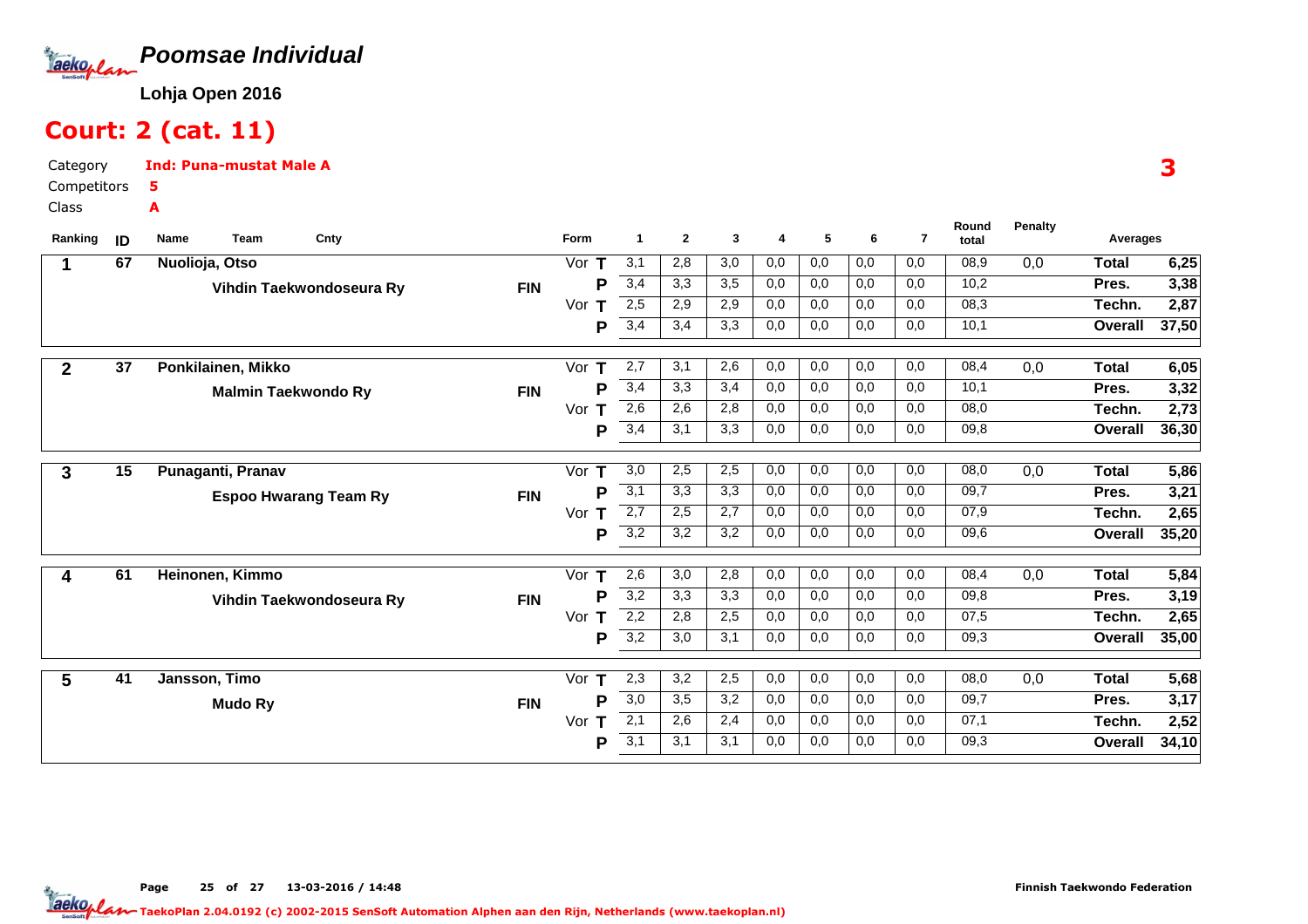

### Court: 2 (cat. 12)

7A

CategoryInd: Puna-mustat Female A

Competitors

Class

| Ranking        | ID              | Team<br>Cnty<br>Name         |            | <b>Form</b>                             | $\mathbf{1}$     | $\mathbf{2}$ | 3   | 4   | 5   | 6   | $\overline{7}$ | Round<br>total | <b>Penalty</b> | Averages     |              |
|----------------|-----------------|------------------------------|------------|-----------------------------------------|------------------|--------------|-----|-----|-----|-----|----------------|----------------|----------------|--------------|--------------|
| 1              | 62              | livarinen, Jessica           |            | Vor $T$                                 | 3,1              | 3,1          | 3,0 | 0,0 | 0,0 | 0,0 | 0,0            | 09,2           | 0,0            | <b>Total</b> | 6,37         |
|                |                 | Vihdin Taekwondoseura Ry     | <b>FIN</b> | P                                       | 3,4              | 3,5          | 3,3 | 0,0 | 0,0 | 0,0 | 0,0            | 10,2           |                | Pres.        | 3,40         |
|                |                 |                              |            | Vor<br>т                                | 2,9              | 2,8          | 2,9 | 0,0 | 0,0 | 0,0 | 0,0            | 08,6           |                | Techn.       | 2,97         |
|                |                 |                              |            | Ρ                                       | 3,3              | 3,5          | 3,4 | 0,0 | 0,0 | 0,0 | 0,0            | 10,2           |                | Overall      | 38,20        |
| $\overline{2}$ | 19              | Räkköläinen, Linda           |            | Vor<br>т                                | 2,8              | 3,1          | 3,1 | 0,0 | 0,0 | 0,0 | 0,0            | 09,0           | 0,0            | <b>Total</b> | 6,15         |
|                |                 | Helsingin Itsepuolustuskoulu | <b>FIN</b> | P                                       | 3,3              | 3,3          | 3,4 | 0,0 | 0,0 | 0,0 | 0,0            | 10,0           |                | Pres.        | 3,31         |
|                |                 |                              |            | Vor<br>$\mathbf T$                      | 2,7              | 2,4          | 2,9 | 0,0 | 0,0 | 0,0 | 0,0            | 08,0           |                | Techn.       | 2,83         |
|                |                 |                              |            | P                                       | $\overline{3,2}$ | 3,3          | 3,4 | 0,0 | 0,0 | 0,0 | 0,0            | 09,9           |                | Overall      | 36,90        |
|                | $\overline{18}$ | Mänty, Mira                  |            | Vor<br>Т                                | $\overline{3,0}$ | 3,0          | 2,4 | 0,0 | 0,0 | 0,0 | 0,0            | 08,4           | 0,0            | <b>Total</b> |              |
| 3              |                 |                              |            | P                                       | 3,4              | 3,3          | 3,1 | 0,0 | 0,0 | 0,0 | 0,0            | 09,8           |                | Pres.        | 6,05<br>3,25 |
|                |                 | Helsingin Itsepuolustuskoulu | <b>FIN</b> | Vor<br>Т                                | $\overline{2,9}$ | 2,7          | 2,8 | 0,0 | 0,0 | 0,0 | 0,0            | 08,4           |                | Techn.       | 2,80         |
|                |                 |                              |            | P                                       | 3,3              | 3,2          | 3,2 | 0,0 | 0,0 | 0,0 | 0,0            | 09,7           |                | Overall      | 36,30        |
|                |                 |                              |            |                                         |                  |              |     |     |     |     |                |                |                |              |              |
| 4              | 47              | Lyly, Helmi                  |            | Vor<br>Т                                | 2,7              | 2,7          | 2,4 | 0,0 | 0,0 | 0,0 | 0,0            | 07,8           | 0,0            | <b>Total</b> | 5,85         |
|                |                 | Rauman Taekwondo Ry          | <b>FIN</b> | P                                       | 3,1              | 3,2          | 3,2 | 0,0 | 0,0 | 0,0 | 0,0            | 09,5           |                | Pres.        | 3,20         |
|                |                 |                              |            | Vor $T$                                 | 2,7              | 2,8          | 2,6 | 0,0 | 0,0 | 0,0 | 0,0            | 08,1           |                | Techn.       | 2,65         |
|                |                 |                              |            | P                                       | $\overline{3,3}$ | 3,2          | 3,2 | 0,0 | 0,0 | 0,0 | 0,0            | 09,7           |                | Overall      | 35,10        |
| 5              | 20              | Siiskonen, Susanna           |            | $\overline{\text{V}}$ or<br>$\mathbf T$ | 2,8              | 2,6          | 2,5 | 0,0 | 0,0 | 0,0 | 0,0            | 07,9           | 0,0            | <b>Total</b> | 5,71         |
|                |                 | Helsingin Itsepuolustuskoulu | <b>FIN</b> | P                                       | 3,3              | 3,1          | 3,1 | 0,0 | 0,0 | 0,0 | 0,0            | 09,5           |                | Pres.        | 3,13         |
|                |                 |                              |            | Vor $T$                                 | $\overline{2,7}$ | 2,5          | 2,4 | 0,0 | 0,0 | 0,0 | 0,0            | 07,6           |                | Techn.       | 2,58         |
|                |                 |                              |            | P                                       | $\overline{3,2}$ | 3,0          | 3,1 | 0,0 | 0,0 | 0,0 | 0,0            | 09,3           |                | Overall      | 34,30        |
| 6              | 68              | Ratinen, Sari                |            | Vor $\overline{\mathsf{T}}$             | 2,7              | 2,5          | 2,7 | 0,0 | 0,0 | 0,0 | 0,0            | 07,9           | 0,0            | <b>Total</b> | 5,63         |
|                |                 |                              | <b>FIN</b> | P                                       | $\overline{2,9}$ | 3,0          | 3,1 | 0,0 | 0,0 | 0,0 | 0,0            | 09,0           |                | Pres.        | 3,03         |
|                |                 | Vihdin Taekwondoseura Ry     |            | Vor<br>$\mathsf T$                      | 2,6              | 2,5          | 2,6 | 0,0 | 0,0 | 0,0 | 0,0            | 07,7           |                | Techn.       | 2,60         |
|                |                 |                              |            | Р                                       | 2,9              | 3,1          | 3,2 | 0,0 | 0,0 | 0,0 | 0,0            | 09,2           |                | Overall      | 33,80        |
|                |                 |                              |            |                                         |                  |              |     |     |     |     |                |                |                |              |              |

3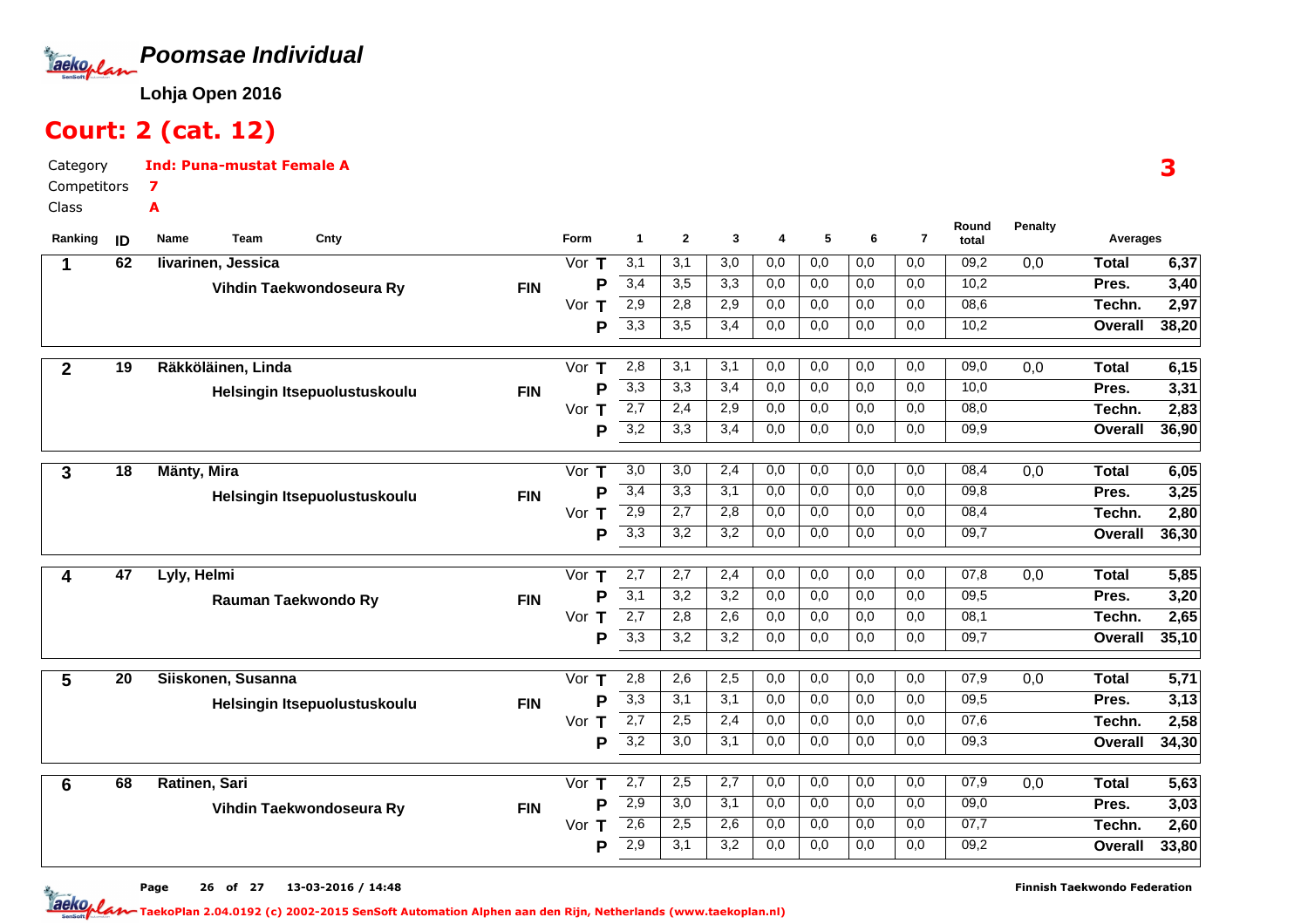

# Court: 2 (cat. )

| Category    |    |              | <b>Ind: Puna-mustat Female A</b> |                          |            |             |     |     |     |     |     |     |     |                |         |              |       |
|-------------|----|--------------|----------------------------------|--------------------------|------------|-------------|-----|-----|-----|-----|-----|-----|-----|----------------|---------|--------------|-------|
| Competitors |    |              |                                  |                          |            |             |     |     |     |     |     |     |     |                |         |              |       |
| Class       |    | A            |                                  |                          |            |             |     |     |     |     |     |     |     |                |         |              |       |
| Ranking     | ID | Name         | Team                             | Cnty                     |            | <b>Form</b> |     |     |     | 4   | 5.  | 6   |     | Round<br>total | Penalty | Averages     |       |
|             | 64 | Jalava, Heli |                                  |                          |            | Vor         | 2,6 | 2,5 | 2,7 | 0,0 | 0,0 | 0,0 | 0,0 | 07,8           | 0,0     | <b>Total</b> | 5,42  |
|             |    |              |                                  | Vihdin Taekwondoseura Ry | <b>FIN</b> | Р           | 2,8 | 2,8 | 3,0 | 0,0 | 0,0 | 0,0 | 0,0 | 08,6           |         | Pres.        | 2,90  |
|             |    |              |                                  |                          |            | Vor         | 2,7 | 2,2 | 2,4 | 0,0 | 0,0 | 0,0 | 0,0 | 07,3           |         | Techn.       | 2,51  |
|             |    |              |                                  |                          |            | P           | 3,0 | 2,9 | 2,9 | 0,0 | 0,0 | 0,0 | 0,0 | 08,8           |         | Overall      | 32,50 |

Page 27 of 27 13-03-2016 / 14:48 27 of 27 13-03-2016 / 14:4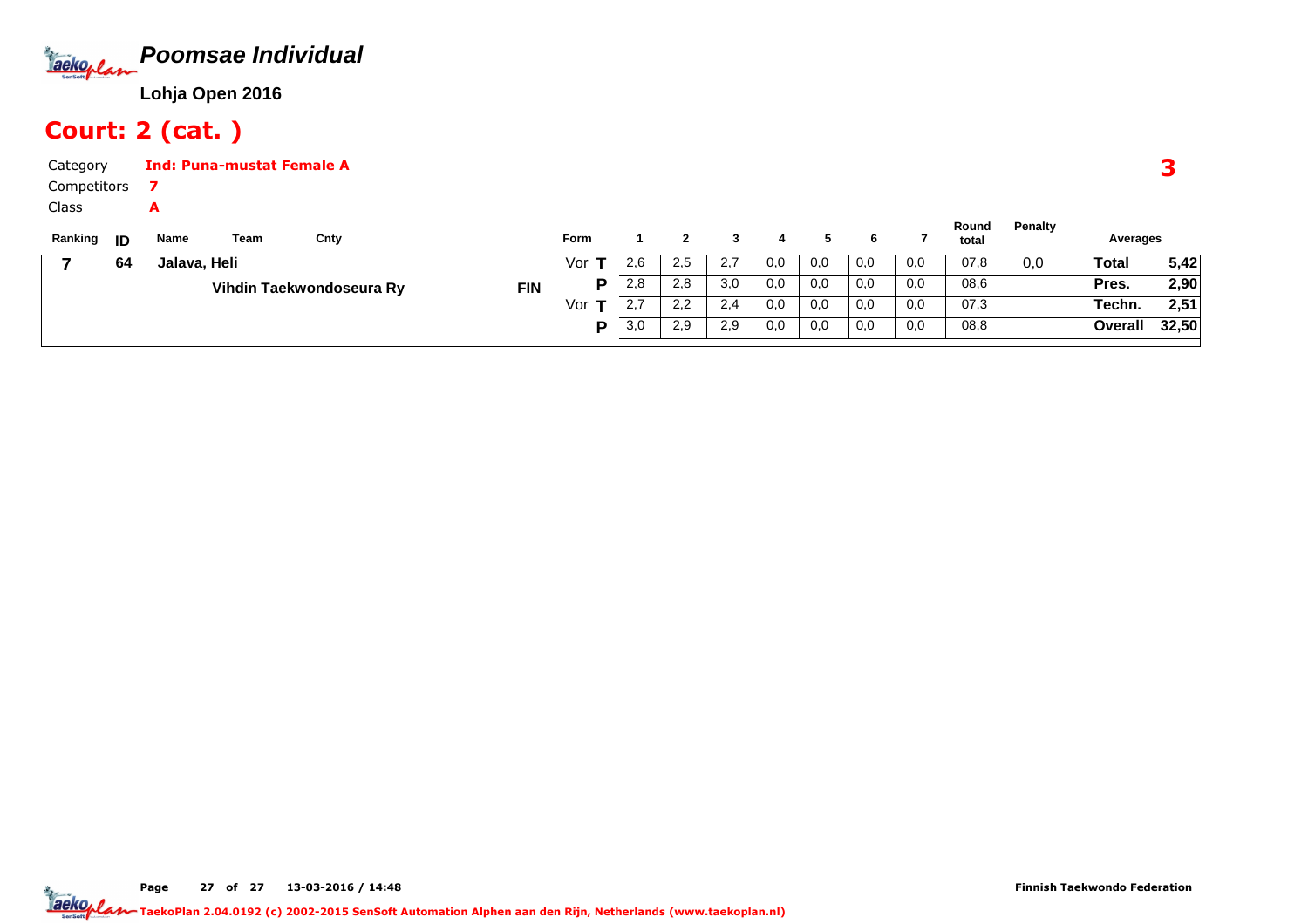

# Court: 1 (cat. 6)

A

Category Pair: Parit, yli 30 A1

Competitors

Class

| <b>Ranking Name</b>            | Team | Cnty       | Form |                                        |           |     |     |          |     |     | Total<br>round | Penalty | <b>Total points</b> |       |
|--------------------------------|------|------------|------|----------------------------------------|-----------|-----|-----|----------|-----|-----|----------------|---------|---------------------|-------|
| Klaukkala, Vihti               |      | <b>FIN</b> | Vor  | 2,6                                    | 2,1       | 2,5 | 3,0 | 2.6      | 0,0 | 0,0 | 12,8           | 0,0     | Total               | 6,21  |
| Aukio, Jeppe / Rytkönen, Marjo |      |            | Ð    | 3.6                                    | 37<br>    | 3.6 | 3,3 | -27<br>ت | 0,0 | 0,0 | 17.9           |         | Pres.               | 3,56  |
|                                |      |            | Vor  | $\Omega$<br>$\mathcal{L}, \mathcal{L}$ | 2,6       | 2,8 | 2,8 | 2.9      | 0,0 | 0,0 | 13,3           |         | Techn.              | 2,65  |
|                                |      |            | D    | 3,4                                    | つに<br>ა.ა | 3,6 | 3,4 | 3,6      | 0,0 | 0,0 | 17,5           |         | Overall             | 61,50 |

**Total**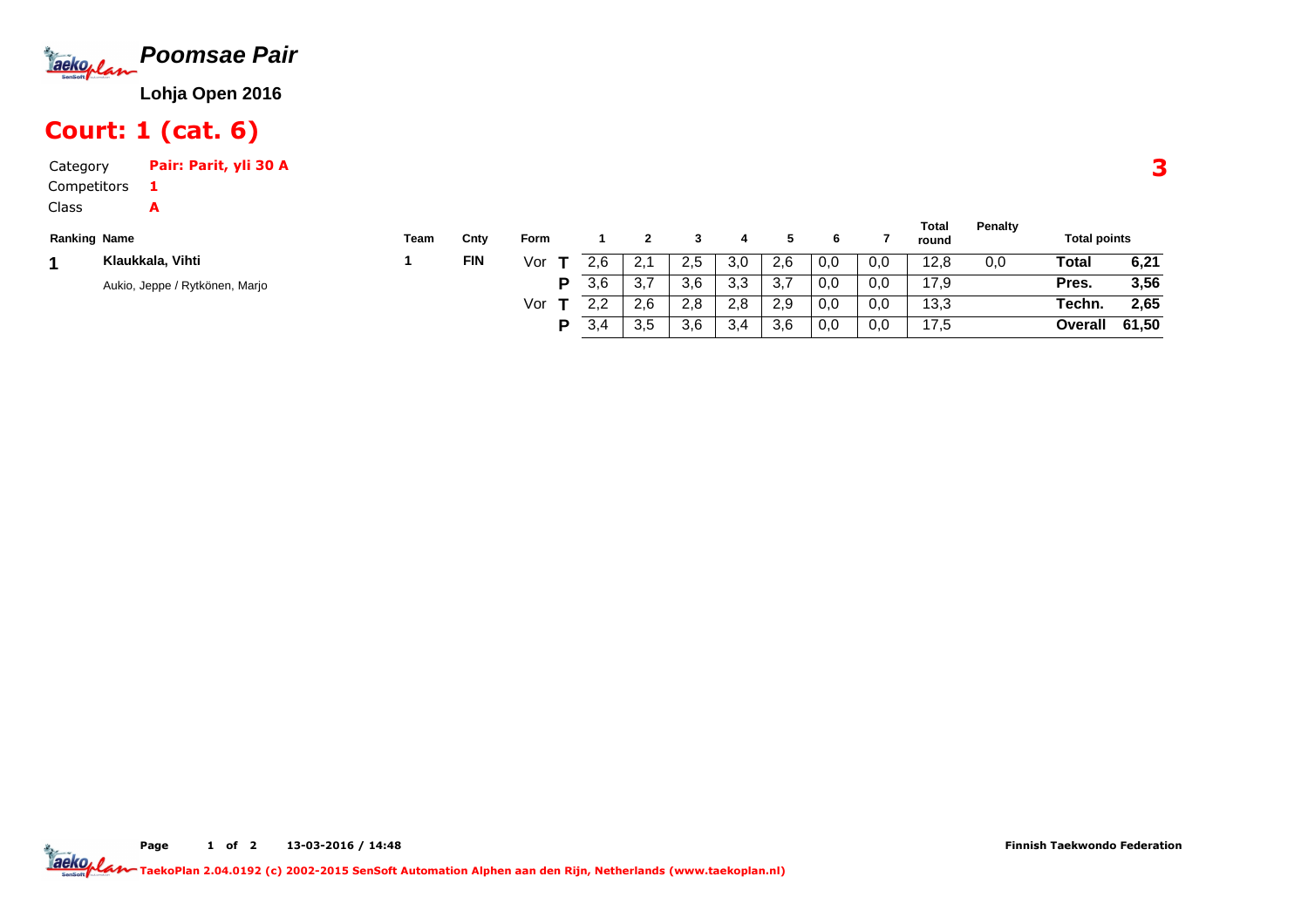

# Court: 1 (cat. 7)

Category Pair: Parit, alle 17 ACompetitorsClass3A

| <b>Ranking Name</b> |                                       | <b>Team</b> | Cnty       | Form     |     | $\overline{2}$ | 3   | 4   | 5   | 6   |     | Total<br>round | Penalty | <b>Total points</b> |       |
|---------------------|---------------------------------------|-------------|------------|----------|-----|----------------|-----|-----|-----|-----|-----|----------------|---------|---------------------|-------|
| 1                   | <b>EHT, Kuopio</b>                    |             | <b>FIN</b> | Vor<br>Т | 2.8 | 3,0            | 3,0 | 3,1 | 2,9 | 0,0 | 0,0 | 14,8           | 0,0     | Total               | 6,60  |
|                     | Huuskonen, Eevi / Koivistoinen, Veeti |             |            | P        | 3,8 | 3,8            | 3,8 | 3,6 | 3,6 | 0,0 | 0,0 | 18,6           |         | Pres.               | 3,71  |
|                     |                                       |             |            | Vor      | 2,5 | 2,9            | 3,1 | 2,9 | 2,6 | 0,0 | 0,0 | 14,0           |         | Techn.              | 2,88  |
|                     |                                       |             |            | Ρ        | 3,7 | 3,9            | 3,7 | 3,7 | 3,7 | 0,0 | 0,0 | 18,7           |         | Overall             | 66,10 |
| $\mathbf{2}$        | Klaukkala, Pori                       |             | <b>FIN</b> | Vor      | 2.6 | 2,6            | 2,9 | 2,7 | 2,9 | 0,0 | 0,0 | 13,7           | 0,0     | Total               | 6,10  |
|                     | Tuokko, Tara / Halonen, Daniel        |             |            | Р        | 3,5 | 3,5            | 3,6 | 3,3 | 3,5 | 0,0 | 0,0 | 17,4           |         | Pres.               | 3,48  |
|                     |                                       |             |            | Vor      | 2,4 | 2,4            | 2,5 | 2,8 | 2,6 | 0,0 | 0,0 | 12,7           |         | Techn.              | 2,61  |
|                     |                                       |             |            | Р        | 3,4 | 3,5            | 3,6 | 3,2 | 3,5 | 0,0 | 0,0 | 17,2           |         | Overall             | 61,00 |
| $\mathbf{3}$        | Mudo Ry                               |             | <b>FIN</b> | Vor<br>т | 2,6 | 2,8            | 2,6 | 3,1 | 2,6 | 0,0 | 0,0 | 13,7           | 0,0     | Total               | 5,96  |
|                     | Suomalainen, Keni / Suomalainen, Naam |             |            | Р        | 3,7 | 3,4            | 3,5 | 3,2 | 3,3 | 0,0 | 0,0 | 17,1           |         | Pres.               | 3,36  |
|                     |                                       |             |            | Vor      | 2,5 | 2,2            | 2,6 | 2,9 | 2,5 | 0,0 | 0,0 | 12,7           |         | Techn.              | 2,60  |
|                     |                                       |             |            | Р        | 3,7 | 3,4            | 3,3 | 3,1 | 3,3 | 0,0 | 0,0 | 16,8           |         | Overall             | 60,30 |

Page 2 of 2 13-03-2016 / 14:48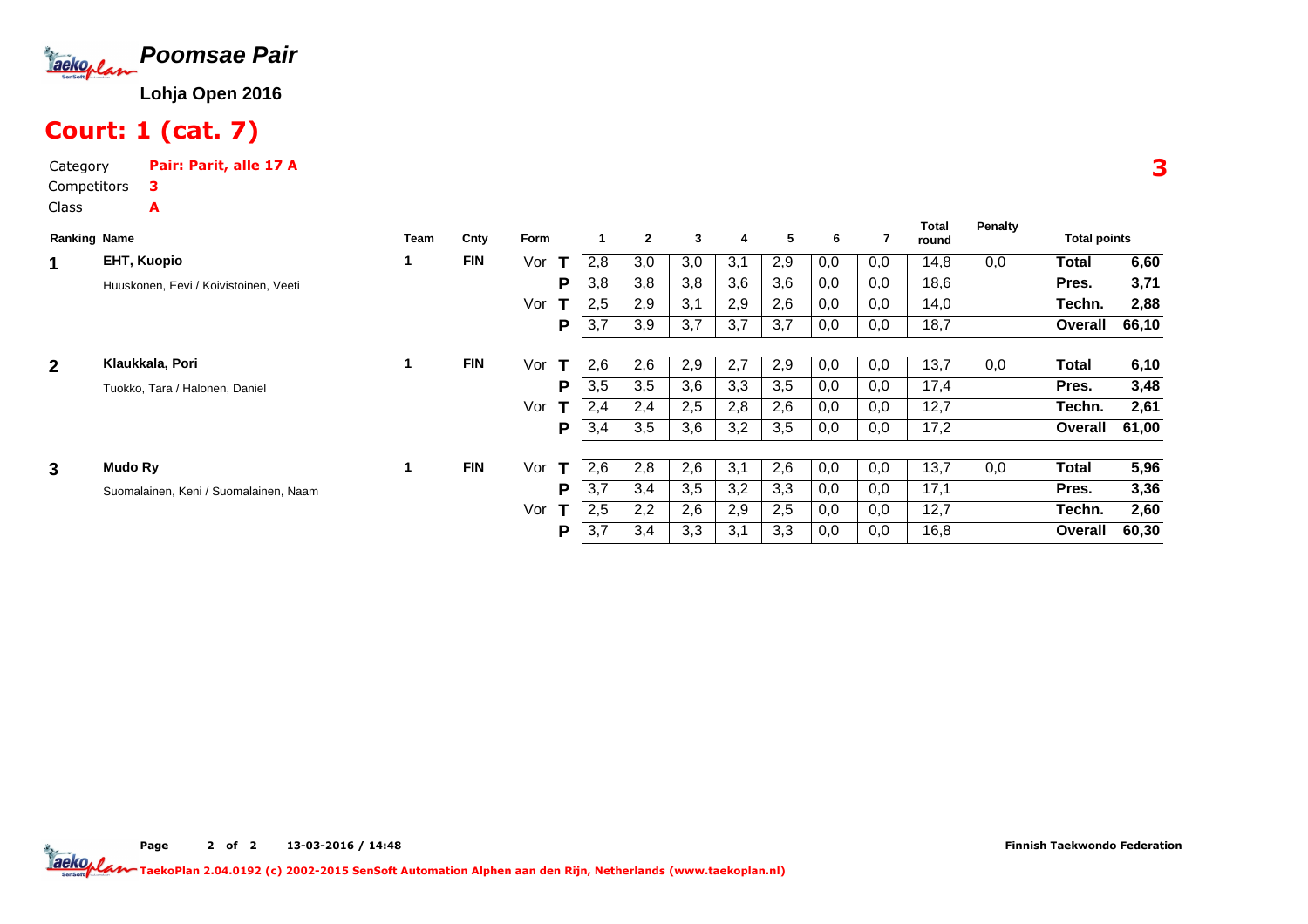

# Court: 2 (cat. 5)

Category Pair: Parit, ilves ACompetitorsClass3A

|                | <b>Ranking Name</b>                 |              | Cnty       | Form               |     | $\overline{2}$ | 3   | 4   | 5   | 6   |     | Total | Penalty | <b>Total points</b> |       |
|----------------|-------------------------------------|--------------|------------|--------------------|-----|----------------|-----|-----|-----|-----|-----|-------|---------|---------------------|-------|
|                |                                     | <b>Team</b>  |            |                    |     |                |     |     |     |     |     | round |         |                     |       |
| 1              | <b>Espoo Hwarang Team Ry</b>        | $\mathbf{2}$ | <b>FIN</b> | Vor<br>т           | 2.8 | 2,5            | 2,9 | 0,0 | 0,0 | 0,0 | 0,0 | 08,2  | 0,0     | Total               | 5,88  |
|                | Uuskoski, Patricia / Knutsson, Mia  |              |            | P                  | 3,3 | 3,2            | 3,2 | 0,0 | 0,0 | 0,0 | 0,0 | 09,7  |         | Pres.               | 3,20  |
|                |                                     |              |            | Vor                | 2,9 | 2,4            | 2,6 | 0,0 | 0,0 | 0,0 | 0,0 | 07,9  |         | Techn.              | 2,68  |
|                |                                     |              |            | P                  | 3,1 | 3,1            | 3,3 | 0,0 | 0,0 | 0,0 | 0,0 | 09,5  |         | Overall             | 35,30 |
|                |                                     |              |            |                    |     |                |     |     |     |     |     |       |         |                     |       |
| $\overline{2}$ | <b>Espoo Hwarang Team Ry</b>        |              | <b>FIN</b> | Vor<br>$\mathbf T$ | 2.6 | 2,3            | 2,7 | 0,0 | 0,0 | 0,0 | 0,0 | 07,6  | 0,0     | <b>Total</b>        | 5,66  |
|                | Lehti, Leo / Punaganti, Pranav      |              |            | P                  | 3,5 | 3,2            | 3,1 | 0,0 | 0,0 | 0,0 | 0,0 | 09,8  |         | Pres.               | 3,25  |
|                |                                     |              |            | Vor                | 2,3 | 2,2            | 2,4 | 0,0 | 0,0 | 0,0 | 0,0 | 06,9  |         | Techn.              | 2,41  |
|                |                                     |              |            | P                  | 3,3 | 3,2            | 3,2 | 0,0 | 0,0 | 0,0 | 0,0 | 09,7  |         | Overall             | 34,00 |
|                |                                     |              |            |                    |     |                |     |     |     |     |     |       |         |                     |       |
| 3              | Porin Taekwondoseura ry             |              | <b>FIN</b> | Vor<br>т           | 2,2 | 2,0            | 2,0 | 0,0 | 0,0 | 0,0 | 0,0 | 06,2  | 0,0     | <b>Total</b>        | 5,29  |
|                | Lindgren, Leevi / Järvenpää, Joonas |              |            | P                  | 2,9 | 3,0            | 2,8 | 0,0 | 0,0 | 0,0 | 0,0 | 08,7  |         | Pres.               | 3,05  |
|                |                                     |              |            | Vor                | 2,3 | 2,5            | 2,4 | 0,0 | 0,0 | 0,0 | 0,0 | 07,2  |         | Techn.              | 2,23  |
|                |                                     |              |            | Р                  | 3,3 | 3,2            | 3,1 | 0,0 | 0,0 | 0,0 | 0,0 | 09,6  |         | Overall             | 31,70 |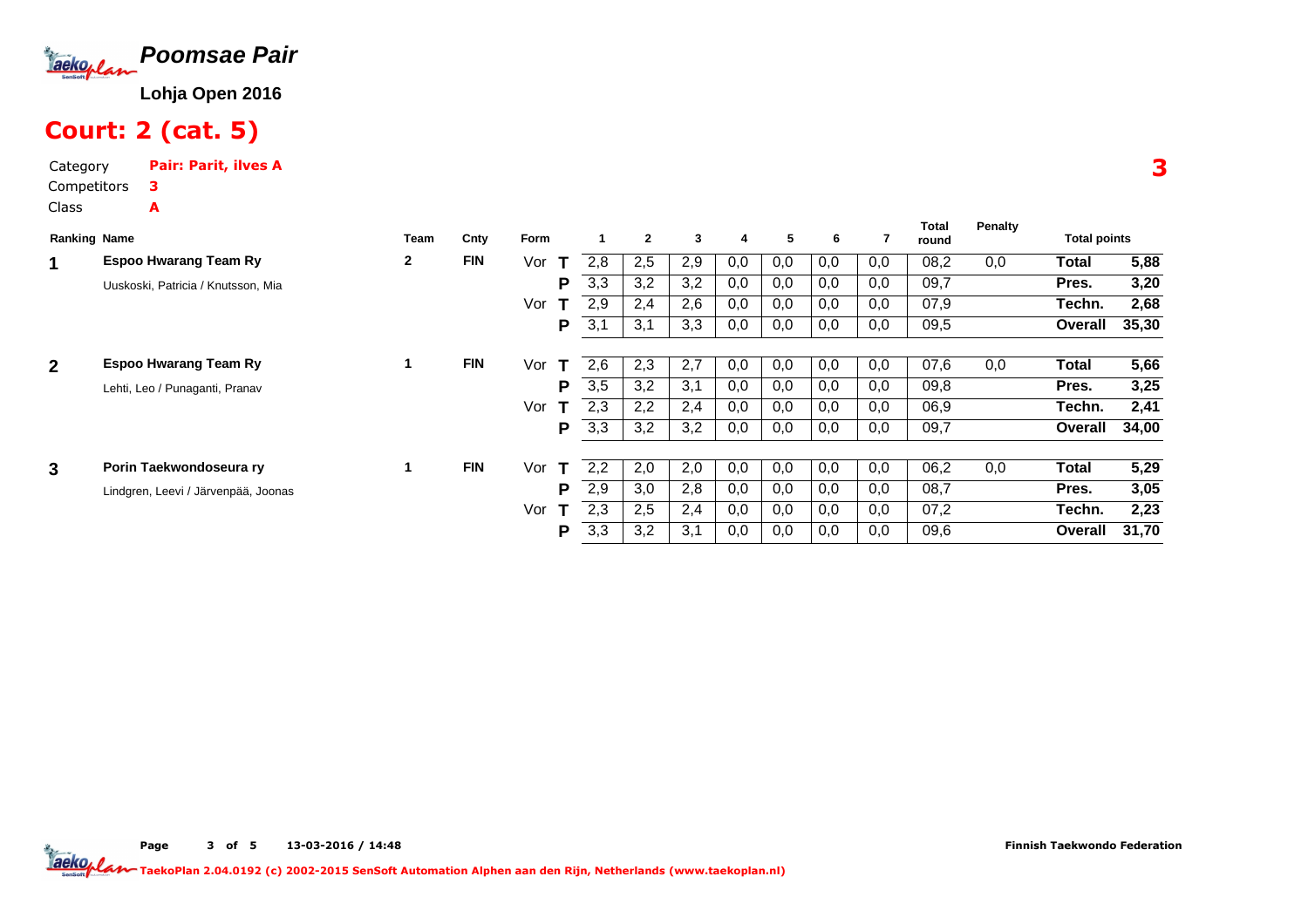

# Court: 2 (cat. 6)

Category Pair: Parit, ylemmät ACompetitorsClass6A

| <b>Ranking Name</b> |                                     | <b>Team</b> | Cnty       | Form     | 1                | $\mathbf{2}$ | 3   | 4   | 5   | 6   | 7   | <b>Total</b><br>round | Penalty | <b>Total points</b> |       |
|---------------------|-------------------------------------|-------------|------------|----------|------------------|--------------|-----|-----|-----|-----|-----|-----------------------|---------|---------------------|-------|
| 1                   | Vihdin Taekwondoseura Ry            | 3           | <b>FIN</b> | Vor<br>т | 2,8              | 2,5          | 2,5 | 0,0 | 0,0 | 0,0 | 0,0 | 07.8                  | 0.0     | <b>Total</b>        | 5,98  |
|                     | Nuolioja, Otso / livarinen, Jessica |             |            | P        | 3,3              | 3,4          | 3,0 | 0,0 | 0,0 | 0,0 | 0,0 | 09,7                  |         | Pres.               | 3,28  |
|                     |                                     |             |            | Vor      | 2,9              | 2,9          | 2,6 | 0,0 | 0,0 | 0,0 | 0,0 | 08,4                  |         | Techn.              | 2,70  |
|                     |                                     |             |            | P        | 3,3              | 3,5          | 3,2 | 0,0 | 0,0 | 0,0 | 0,0 | 10,0                  |         | Overall             | 35,90 |
|                     |                                     |             |            |          |                  |              |     |     |     |     |     |                       |         |                     |       |
| $\overline{2}$      | Helsingin Itsepuolustuskoulu        | 1           | <b>FIN</b> | Vor<br>т | 2,7              | 2,2          | 2,3 | 0,0 | 0,0 | 0,0 | 0,0 | 07,2                  | 0,0     | <b>Total</b>        | 5,88  |
|                     | Räkköläinen, Linda / Mänty, Mira    |             |            | P        | 3,2              | 3,4          | 3,3 | 0,0 | 0,0 | 0,0 | 0,0 | 09,9                  |         | Pres.               | 3,33  |
|                     |                                     |             |            | Vor      | 2,8              | 2,6          | 2,7 | 0,0 | 0,0 | 0,0 | 0,0 | 08,1                  |         | Techn.              | 2,55  |
|                     |                                     |             |            | P        | 3,4              | 3,4          | 3,3 | 0,0 | 0,0 | 0,0 | 0,0 | 10,1                  |         | Overall             | 35,30 |
|                     |                                     |             |            |          |                  |              |     |     |     |     |     |                       |         |                     |       |
| 3                   | Vihdin Taekwondoseura Ry            | 1           | <b>FIN</b> | Vor      | 2,4              | 2,1          | 2,6 | 0,0 | 0,0 | 0,0 | 0,0 | 07,1                  | 0,0     | Total               | 5,50  |
|                     | Ratinen, Sari / Jalava, Heli        |             |            | P        | $\overline{3,0}$ | 3,0          | 3,3 | 0,0 | 0,0 | 0,0 | 0,0 | 09,3                  |         | Pres.               | 3,13  |
|                     |                                     |             |            | Vor      | 2,5              | 2,2          | 2,4 | 0,0 | 0,0 | 0,0 | 0,0 | 07,1                  |         | Techn.              | 2,37  |
|                     |                                     |             |            | P        | $\overline{3,2}$ | 3,1          | 3,2 | 0,0 | 0,0 | 0,0 | 0,0 | 09,5                  |         | Overall             | 33,00 |
| 4                   | Mudo Ry                             | 1           | <b>FIN</b> | Vor<br>т | 2,4              | 2,2          | 2,4 | 0,0 | 0,0 | 0,0 | 0,0 | 07,0                  | 0,0     | Total               | 5,29  |
|                     | Jansson, Kirsi / Jansson, Timo      |             |            | P        | 3,1              | 3,2          | 3,3 | 0,0 | 0,0 | 0,0 | 0,0 | 09,6                  |         | Pres.               | 3,06  |
|                     |                                     |             |            | Vor      | 2,4              | 2,0          | 2,0 | 0,0 | 0,0 | 0,0 | 0,0 | 06,4                  |         | Techn.              | 2,23  |
|                     |                                     |             |            | P        | 3,0              | 2,9          | 2,9 | 0,0 | 0,0 | 0,0 | 0,0 | 08,8                  |         | Overall             | 31,80 |
|                     |                                     |             |            |          |                  |              |     |     |     |     |     |                       |         |                     |       |
| 5                   | Porin Taekwondoseura ry             | 1           | <b>FIN</b> | Vor<br>Т | 2,7              | 2,0          | 2,4 | 0,0 | 0,0 | 0,0 | 0,0 | 07,1                  | 0,0     | Total               | 5,27  |
|                     | Lankinen, Anu / Lindgren, Maria     |             |            | P        | 3,1              | 3,1          | 3,2 | 0,0 | 0,0 | 0,0 | 0,0 | 09,4                  |         | Pres.               | 3,05  |
|                     |                                     |             |            | Vor      | 2,3              | 1,8          | 2,1 | 0,0 | 0,0 | 0,0 | 0,0 | 06,2                  |         | Techn.              | 2,22  |
|                     |                                     |             |            | P        | 2,9              | 3,1          | 2,9 | 0,0 | 0,0 | 0,0 | 0,0 | 08,9                  |         | Overall             | 31,60 |

Page 4 of 5 13-03-2016 / 14:48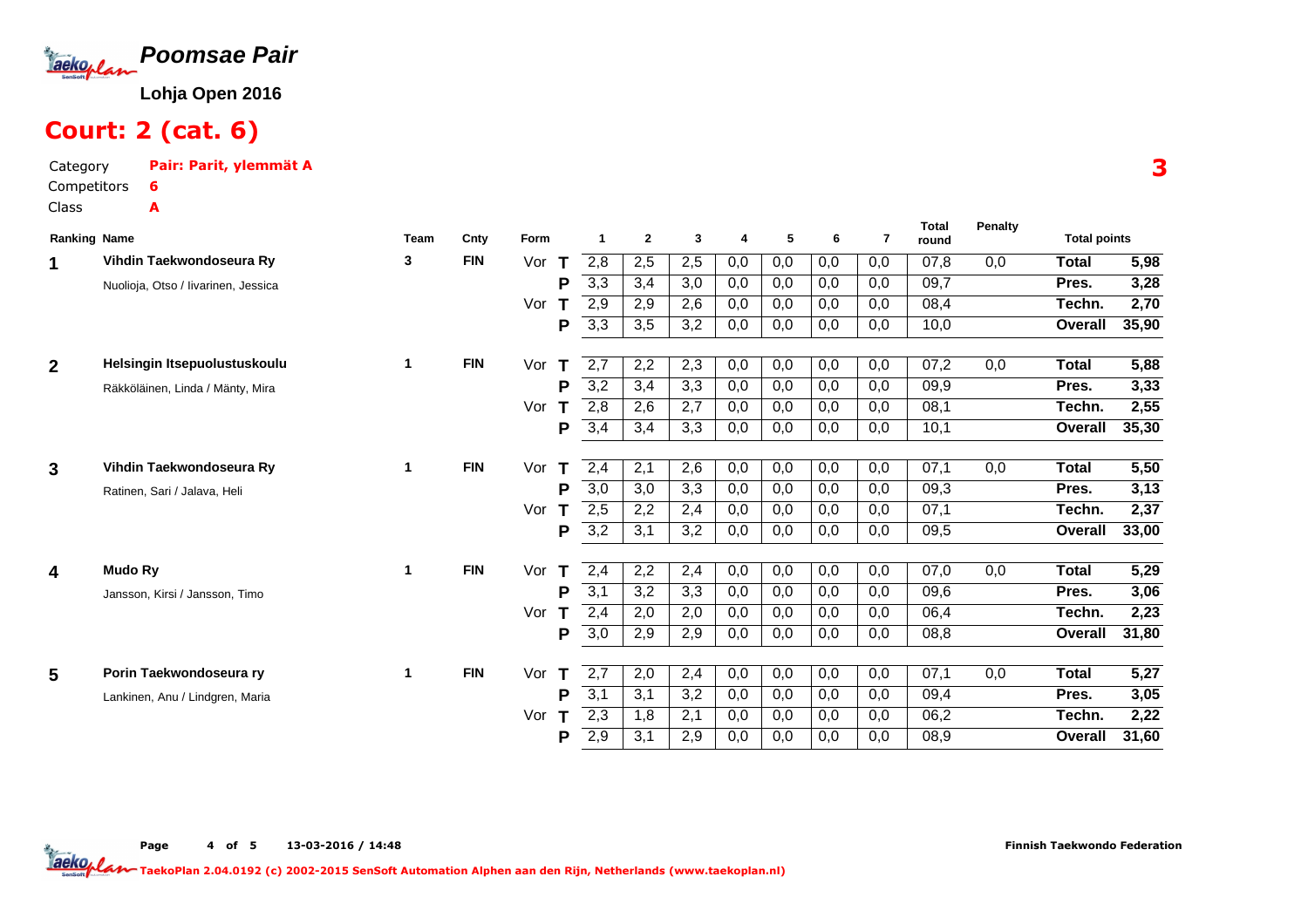

# Court: 2 (cat. )

A

| Category    | Pair: Parit, ylemmät A |
|-------------|------------------------|
| Competitors |                        |

Class

| <b>Ranking Name</b> |                                  | Team | Cntv       | Form |          |            |                  |     |     |     |     | Total<br>round | Penalty | <b>Total points</b> |       |
|---------------------|----------------------------------|------|------------|------|----------|------------|------------------|-----|-----|-----|-----|----------------|---------|---------------------|-------|
| 6                   | Vihdin Taekwondoseura Ry         |      | <b>FIN</b> | Vor  | 2.5      | $\cdot$ .8 | っっ<br><u>L.L</u> | 0,0 | 0,0 | 0,0 | 0,0 | 06,5           | 0,0     | Total               | 5,25  |
|                     | Kyngäs, Päivi / Itäranta, Riikka |      |            | P    | 21<br>J. | 2,9        | 3,0              | 0,0 | 0,0 | 0,0 | 0,0 | 09,0           |         | Pres.               | 3,05  |
|                     |                                  |      |            | Vor  |          | 8. ،       | っっ<br>ں ،ے       | 0,0 | 0.0 | 0,0 | 0,0 | 06,7           |         | Techn.              | 2,20  |
|                     |                                  |      |            | D    | 3,2      | 3,0        | $\sim$<br>J.     | 0,0 | 0,0 | 0,0 | 0,0 | 09,3           |         | Overall             | 31,50 |

3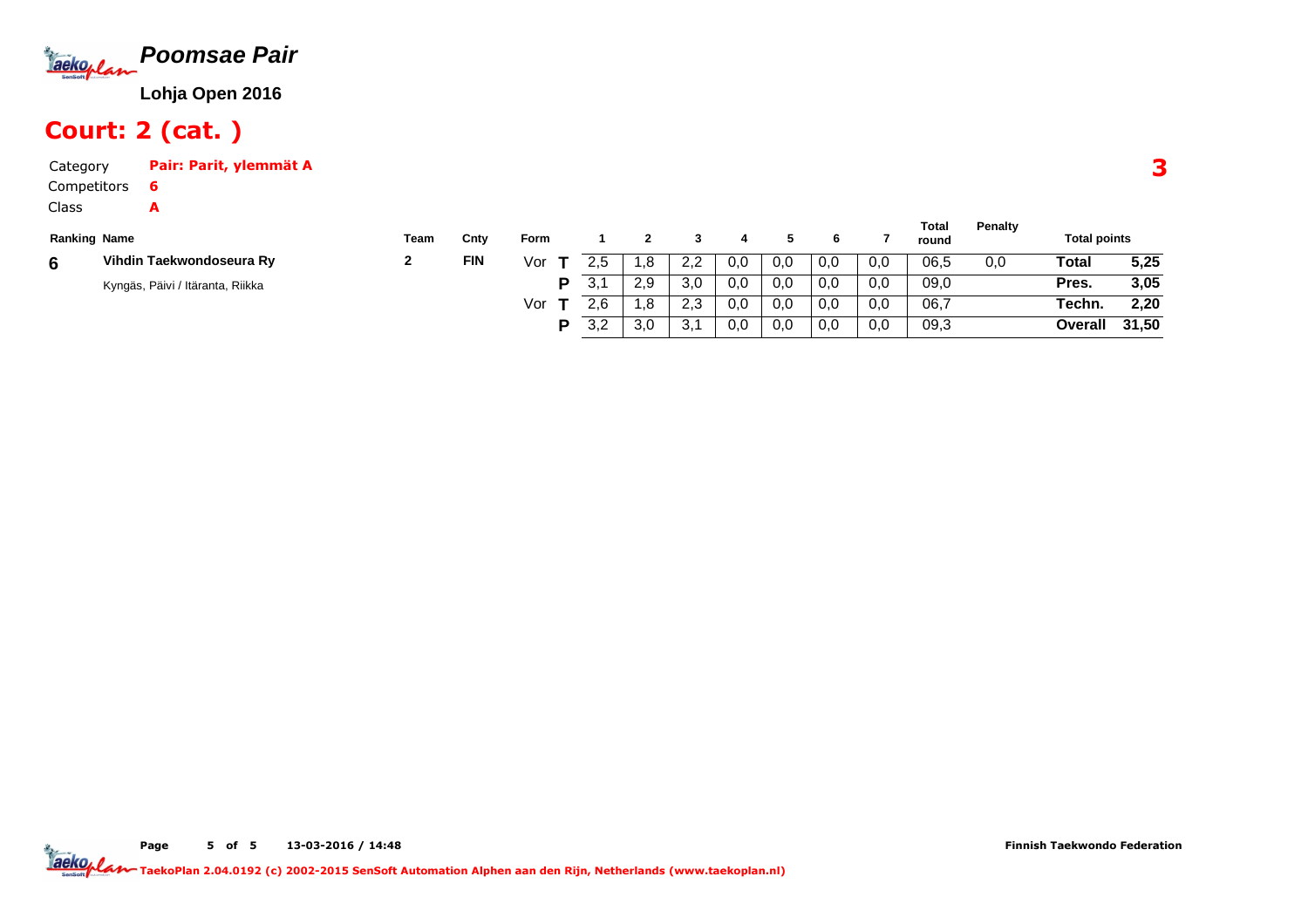

#### Court: 1 (cat. 5)

1A

CategoryTeam: Ryhmät, alle 17 A

Competitors

Class

| <b>Ranking Name</b> |                                                    | Team | Cnty       | Form |           |                      |     |            |     |     |     | Total<br>round | <b>Penalty</b> | <b>Total points</b> |       |
|---------------------|----------------------------------------------------|------|------------|------|-----------|----------------------|-----|------------|-----|-----|-----|----------------|----------------|---------------------|-------|
|                     | EHT, Klaukkala, Mudo                               |      | <b>FIN</b> | Vor  | າາ<br>ت ک | 2.4                  | 3,0 | 2,8        | 2.6 | 0,0 | 0,0 | 13.            | 0.0            | Total               | 6,30  |
|                     | Tuokko, Tara / Suomalainen, Naam / Huuskonen, Eevi |      |            | D    | 3,6       | 3,5                  | 3.8 | 3,3        | 3,6 | 0,0 | 0,0 | 17.8           |                | Pres.               | 3,59  |
|                     |                                                    |      |            | Vor  | 2,9       | 2,8                  | 3,0 | 2.7        | 2.8 | 0,0 | 0,0 | 14.2           |                | Techn.              | 2.71  |
|                     |                                                    |      |            | D    | 3,6       | $\sim$ $\sim$<br>، ب | 3,8 | っっ<br>ے, ب | 3,5 | 0,0 | 0,0 | 17.8           |                | Overall             | 62,90 |

**Total**